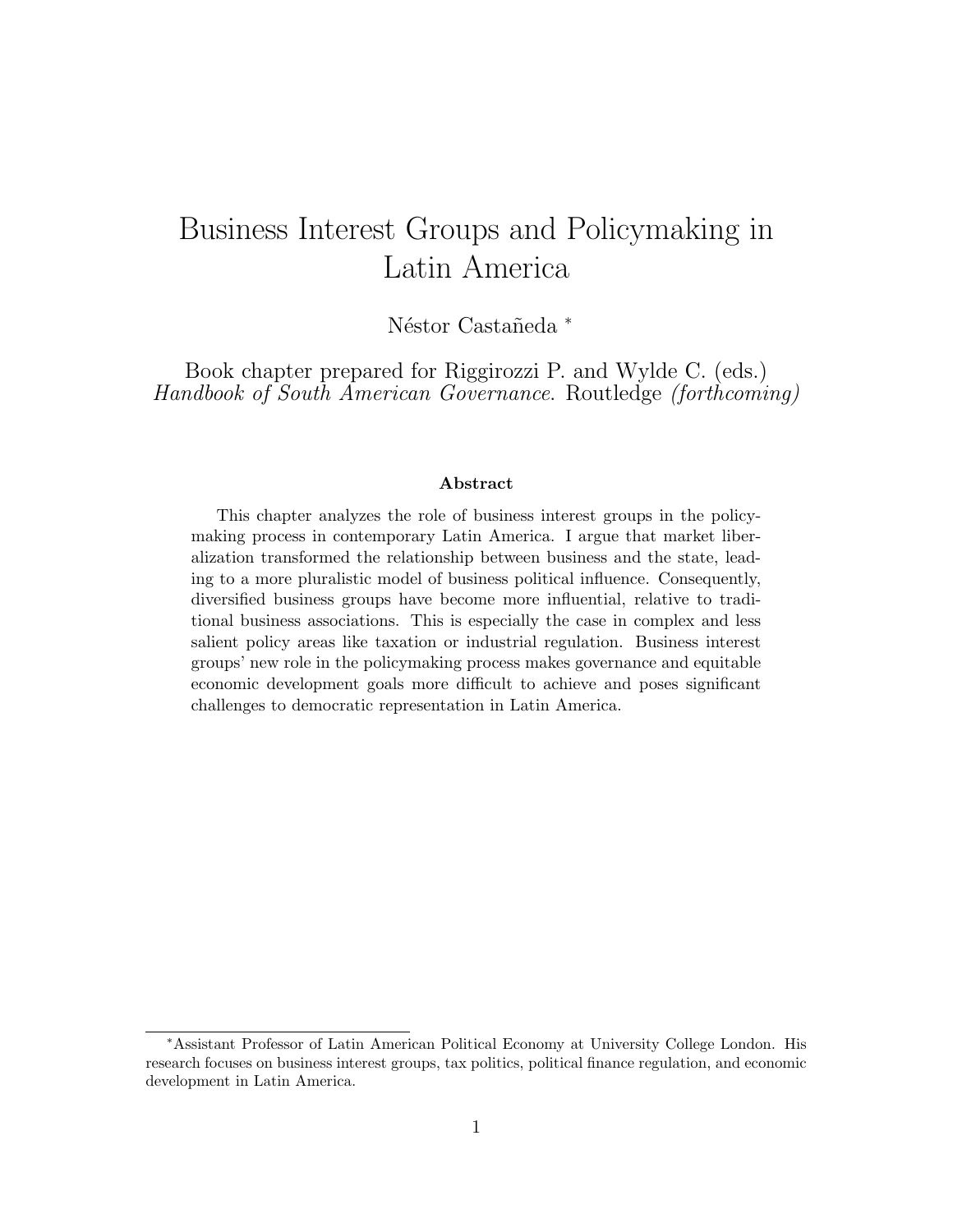## Introduction

Business interest groups are crucial actors in the policy-making process in Latin America. They participate in different policy discussions and decisions, and spend substantial resources to shape those policies in their interest. There are hundreds of examples of the active role of business interest groups in the policymaking process in Latin America. In 2016, Brazilian industry associations, financial firms, and agroindustrial associations actively supported the recent impeachment process against Dilma Rousseff in Brazil (Leahy and Pearson, 2016). In, 2014, Chilean business interest groups successfully opposed Michelle Bachelet's tax reform and vetoed any significant increases on corporate taxation - e.g., the so-called Fondo de Utilidades Tributables (Ruiz Soto, 2016). Similarly, Mexican industrialists fiercely opposed the introduction of a sugar tax that would to fight the growing problem of obesity in the country (Rosenberg, 2015).

Despite their indisputable political influence, literature on business political influence in Latin America is rather limited. Seminal works in the field focused on the role of business elites in authoritarian regimes and the relationship between authoritarianism and corporatism (Malloy, 1977; Schmitter, 1974). These works understand the role of business interest groups from a structural perspective more focused on the state-business relationship and pay little attention to the politics of the policymaking process. For these scholars, the study of business interest groups was embedded in broader debates about the inherent characteristics of development in Latin America (Cardoso and Faletto, 1979; Evans, 1979).

In the 1990s, some scholars distanced themselves from these structural views and expended greater effort in the study of business elites during the regional transition to democracy and the implementation of market-friendly policies (Bartell and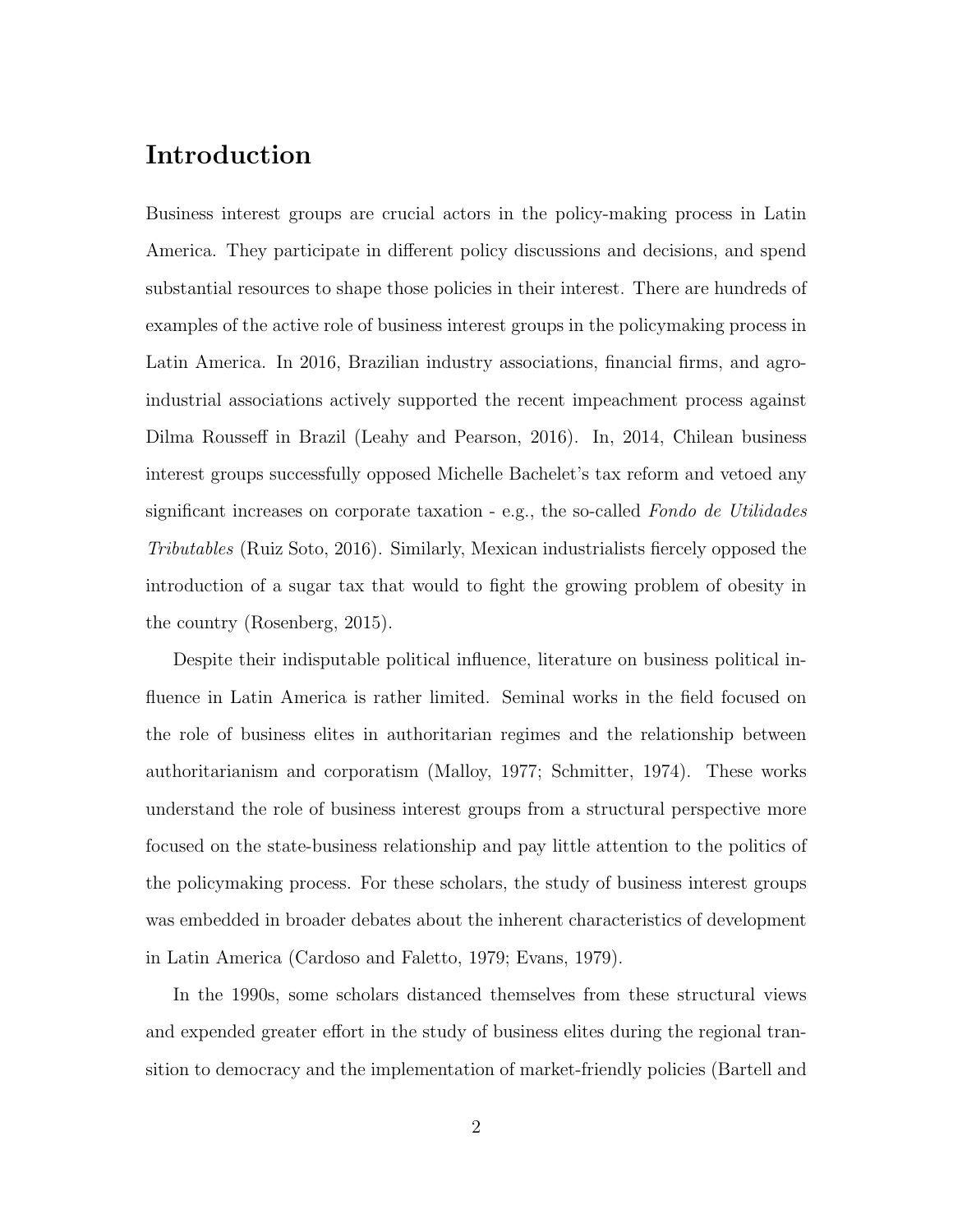Payne, 1995; Durand and Silva, 1998; Kingstone, 1999; Malloy, 1977; Payne, 1994; Silva, 1998). These studies focused their attention on the strategies that business interest groups used to navigate the recurring crises of the import-substitutionindustrialization development strategy and their capacity to adapt to democratic rule and market-friendly policies of the late twentieth century.

Other scholars have studied other aspects of business influence and their political consequences. For example, Schneider (2004) investigated different patterns of business organization and business-government relations in the 20th century Latin America and examined the distributional consequences of those relations. From his point of view, the manner in which Latin American states organized their relations with business interest groups into more or less coordinated encompassing business associations had substantial effects on their capacity to implement effective macroeconomic policies and sector governance. Based on this assumption, Schneider has recently presented a theory about the relationship between hierarchical patterns of corporate governance and the persistent inequality trap in Latin America (Schneider, 2013).

Most recently, scholars have sought to address the particular mechanisms that business interest groups use to influence the policymaking process and the organizational factors that enable them to shape public policy. For example, Castañeda (2017) and Fairfield (2010, 2015) explain the bargaining process between Latin American governments and business interest groups that takes place when defining tax policies. They identified various sources of business political power and discussed the consequences for tax policy in the region. Similarly, Castañeda and Doyle (2017) present a theoretical model to explain how the interaction between business interest groups and informal labor market shapes the ability of left-leaning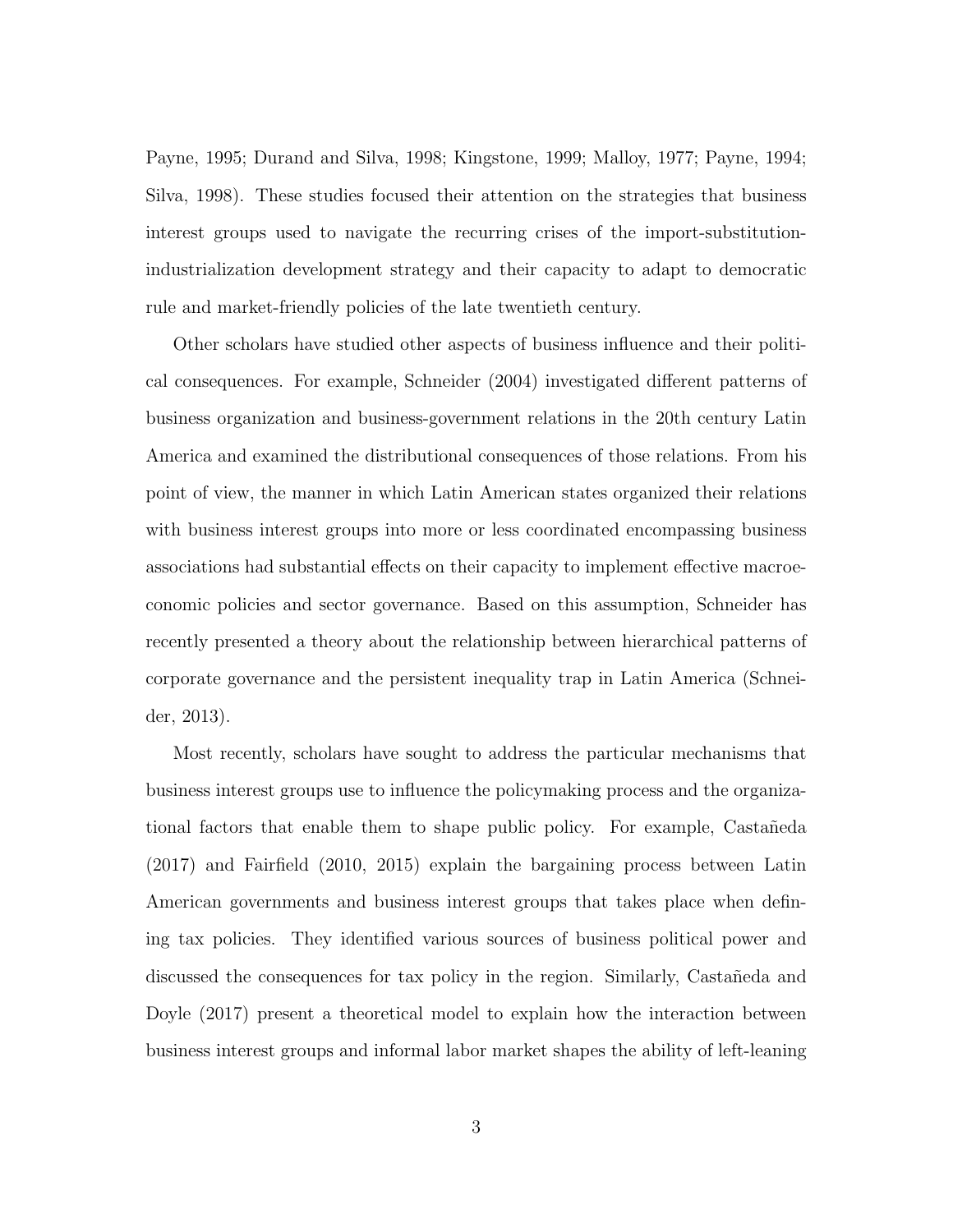governments to introduce progressive tax policies. Flores-Macías (2014) also provides empirical evidence that government's ability to implement progressive tax reforms depends on the organizational attributes of business interest groups. From a political economy perspective, all these works seek to understand how business interest groups influence the policymaking process in the region.

Based on this scholarship, this chapter will present a general framework to understand the role of business interest groups in the policymaking process and the mechanisms that enable them to do so. In particular, I contend that the recent transformation of the model of business coordination and political influence (i.e., from a corporatist-like one to a more pluralist-like one) has had a great impact on the relationship between business and the state in the region. Traditional business associations are not the most relevant business actors involved in the policymaking process. In most cases, diversified business groups or economic conglomerates play a more relevant role and use completely different channels and mechanisms to influence policymakers. As a result of the emergence and consolidation of these new actors, the policymaking process has become more and more complex, less centered on the executive branch of government, and consequently any structural policy changes are more difficult to achieve.

In other words, I contend that the increasing number of business veto players with capacity to influence policy decisions makes governance in the region more complicated, but most importantly, it makes equitable economic development more difficult to attain. On one hand, the consolidation of a pluralist model of business representation poses serious difficulties for democratic representation. Instead of opening up policymaking to new actors, this new model of business representation concentrates political power on a few number of firms or economic conglomerates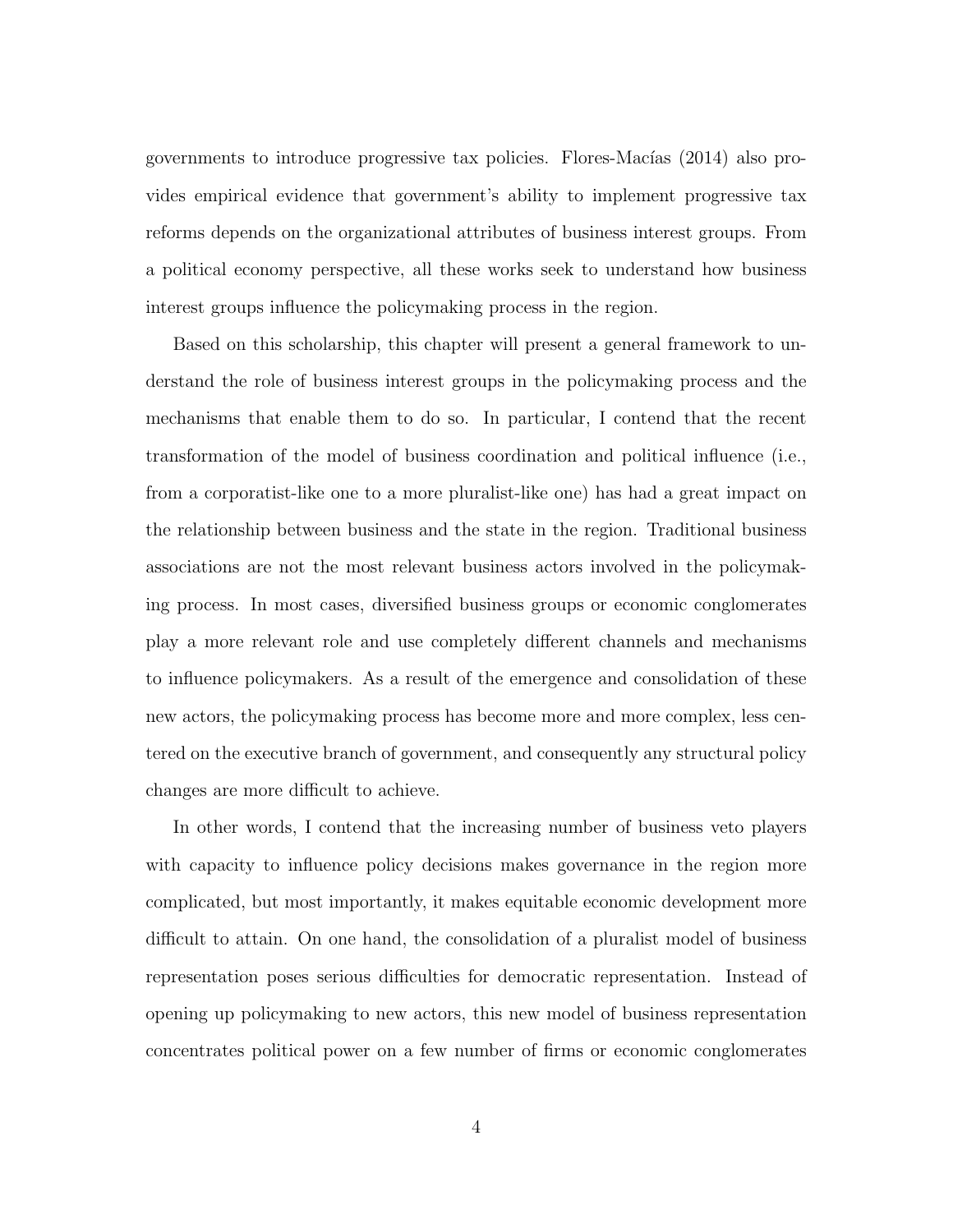with technical and financial capacity to effectively lobby policymakers. On the other hand, business interest groups are less interested in discussing broad policy issues (e.g., economy-wide industrial policies or national development strategies) and focus their attention on narrow, industry-specific, or particularistic policy domains (e.g., consumer or anti-trust regulation).

This chapter also shows that the new relationship between business and the state has transformed the tools that business interest groups use to influence politics. Campaign finance contributions, lobbying, and outright bribes are increasingly common instruments of business political influence (e.g., Lava Jato/Odebrecht scandal in Brazil); meanwhile, old-school business-government councils seems to be now obsolete or, at least, quite inefficient. In fact, successful channels of public-private collaboration are rather exceptional in the region (Schneider 2015).

This chapter is organized as follows. First, I will briefly describe the patterns of business organization in the region, the recent evolution of traditional business associations and the most recent emergence of economic conglomerates (or diversified business groups) as pivotal actors in the policymaking process. Second, I will discuss how these organizational transformations have shifted business interest groups' policy preferences and their sources of political power. Third, I will briefly illustrate the dynamics of business political influence in Latin America with some examples. Finally, I will discuss the implications of business influence in the policymaking process for sustainable economic development.

#### The evolution of business interest groups

Most organized business interest groups in Latin America emerged as a result of the state-led industrialization process. After the 1929 economic crisis, most Latin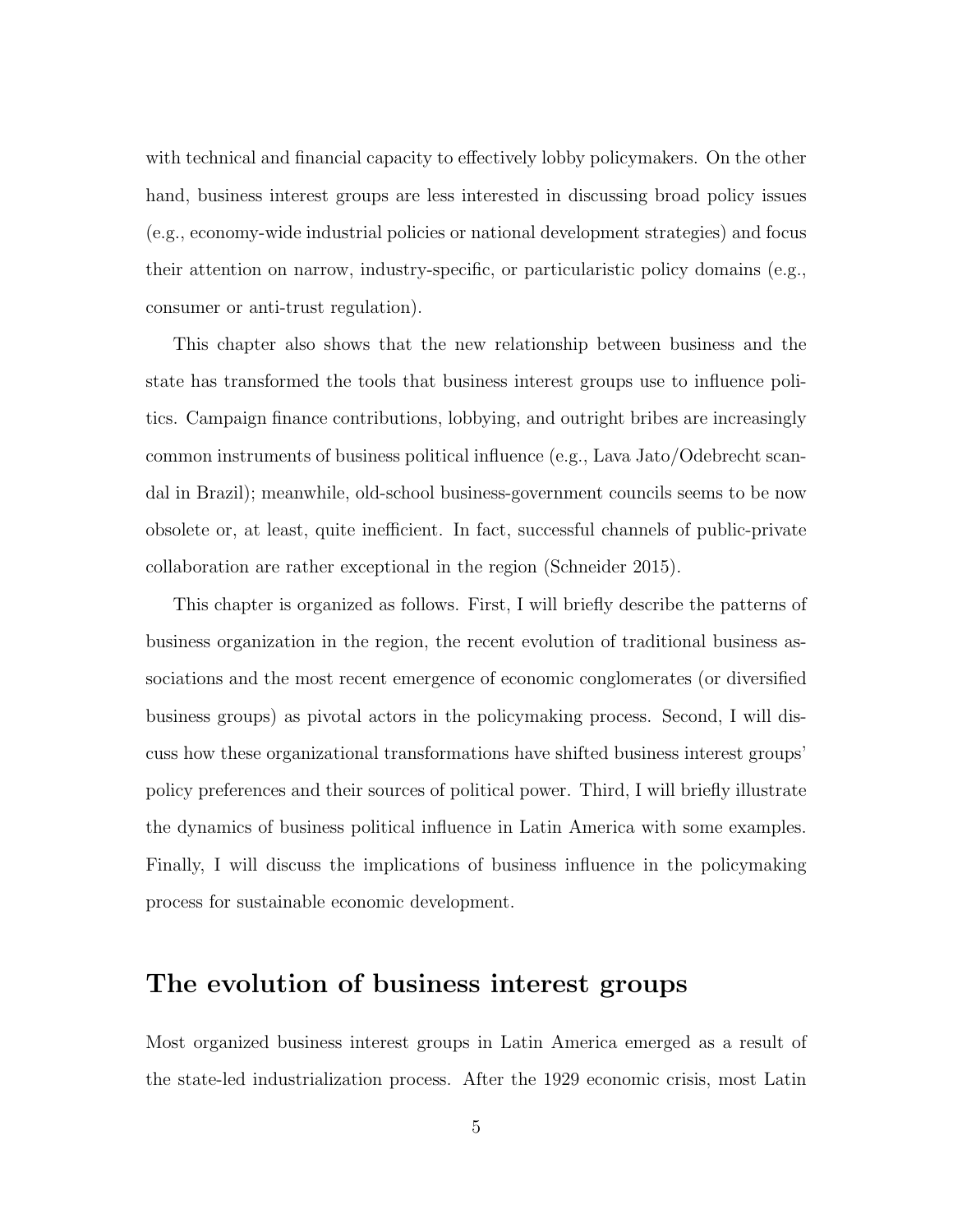American governments implemented short-term stabilization programs to reduce fiscal and balance-of-payments deficits (Bertola and Ocampo, 2012). These programs promoted protectionist trade policies to stimulate domestic industrial production, expansionary monetary and fiscal policies aimed to expand the aggregate demand, and proactive exchange rate policies to promote exports (Bulmer-Thomas, 1994; Bertola and Ocampo, 2012). This substantial economic policy shift demanded a more active role of the government in planning industrial strategies and coordinating collective action. Organizing business sectors was a prominent feature of these coordination efforts. Governments in the region not only needed to generate political support for their new industrial policies, but they also required consensus among business actors in order to implement new development strategies (Schneider, 2004, p. 27).

Indeed, government-business relations were far more intertwined after the importsubstitution-industrialization policies in the 1930s and 1940s. For example, Schneider (2004) shows that, during the ISI years, several governments in Latin America turned to business interest groups for information and political support, and in return, gave them access to policymaking circles. He also contends that Latin American governments played a major role in promoting business coordination in the early years of the industrialization process. Extensive and institutionalized access to policymaking forums or consultative boards provided strong incentives for business interests to organize themselves around economy-wide and sectoral associations (Schneider, 2004, pp. 31-36).

From this perspective, the strength of business organization in Latin America in the twentieth century depended on the provision of benefits/subsidies from the state to the business sector. In those countries where governments provided business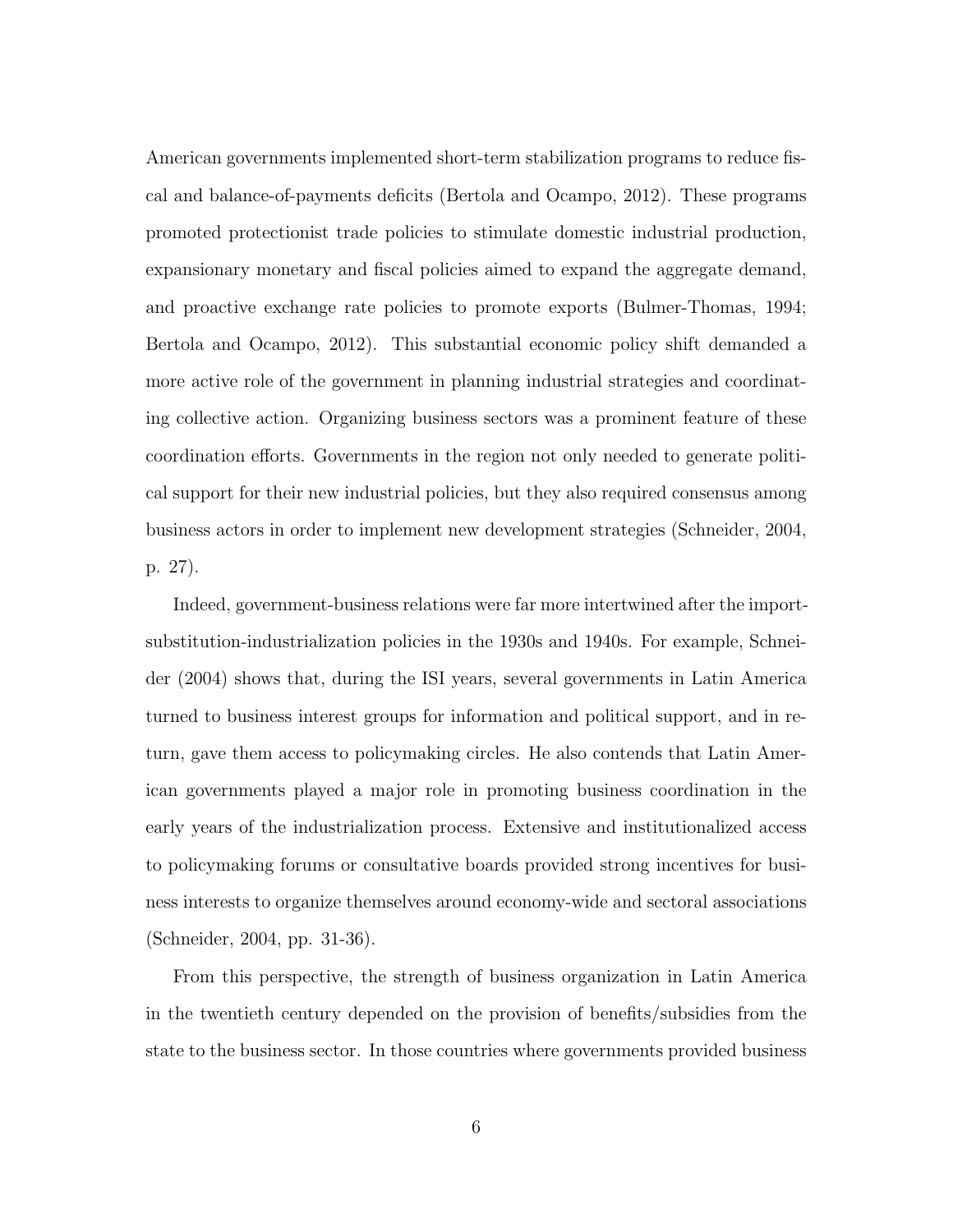with access to policymaking, business associations were definitively stronger (i.e., they had more resources and more intermediation capacity) than in those countries where governments had no incentives to promote business coordination (Schneider, 2004, p. 54). For example, business associations in Mexico (e.g., *Consejo Mexicano* de Hombres de Empresa, Consejo Coordinador Empresarial), Chile (e.g., Confederación de la Producción y el Comercio), or Colombia (e.g., Federación Nacional de Cafeteros) often had privileged access to policymaking forums and networks. These solid relationships sustained their collective action over time (Schneider, 2004, p. 32). In fact, business-government relations solidified over time and became less dependent on particular governments. Meanwhile, business associations in Argentina (e.g., Unión Industrial Argentina) or Brazil (e.g., Confederação Nacional da Industria) had limited or sporadic access to policymaking forums, and their access was often contingent on particular governments (Schneider, 2004, p. 32). For example, Peronist governments sporadically consulted some members of the *Confederación* General Económica or the Unión Industrial Argentina, however, they were not regular partners in the policymaking process (Schneider, 2004, chap. 7).

In any case, sectoral and economy-wide business associations played a crucial role in state-led industrialization process. For example, the Federación de Cámaras de Comercio y Producción (Fedecamaras), created in 1944, was an economy-wide, encompassing association that represented business interests across different industrial sectors in Venezuela. *Fedecamaras* was not only a pivotal actor in the policymaking process, but also intervened several times to keep the Venezuelan consociational political regime alive (Urriza, 1984; Karl, 1987; Giacalone, 1997). In the 1960s and the 1970s, Venezuelan governments (especially Christian-Democratic governments) regularly consulted with Fedecamaras before implementing new industrial, trade, or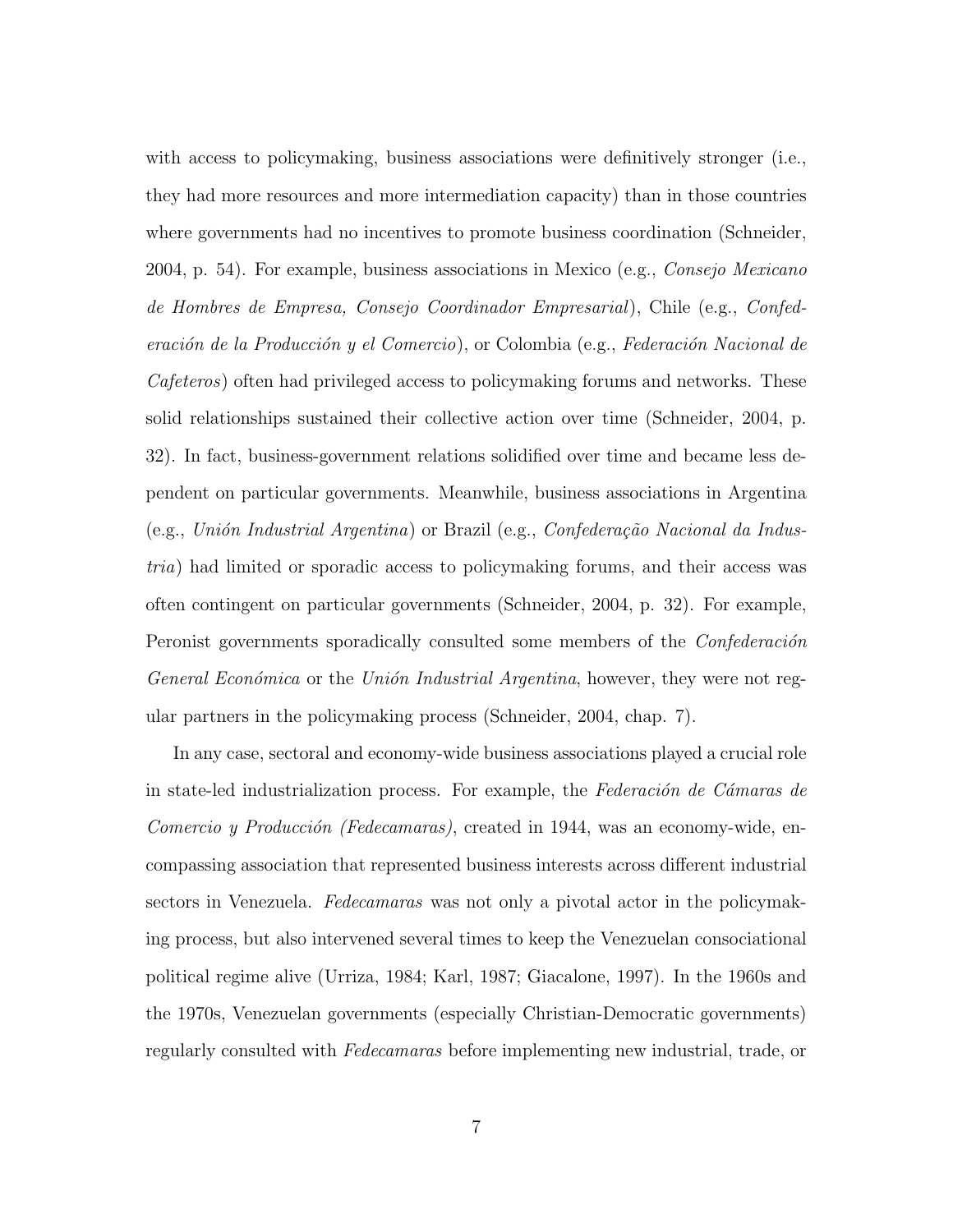oil production policies (Giacalone, 1997). In Mexico, economy-wide associations like the Consejo Mexicano de Hombres de Negocios (CMHN) or the textitConsejo Coordinador Empresarial (CCE) dominated the policymaking process throughout the twentieth century. Indeed, their representatives were pivotal players in the design and implementation of the Mexican economic development policy between 1940s and 1960s (Shafer, 1973; Schneider, 2002, 2004). These encompassing business associations were not only influential for decision-making purposes but they also cultivated close relationships with the main political parties, especially the PRI. In fact, between 1970s and 1980s, high-level members of the CMHN and CCE had regular meetings with presidents and economic cabinets to discuss main economic policies and relevant political issues like candidate nominations for presidential campaigns (Ortiz Rivera, 1997). In fact, there is anecdotal evidence that several PRI presidential candidates were interviewed by CMHN members before being selected as official candidates of the party (Ortiz Rivera, 2002, 1997). Similar cases can be documented in Chile for the *Confederación de la Producción y el Comercio (CPC)* or in Colombia for the Federación Nacional de Cafeteros (Federacafe) or the industrialist association - ANDI - (Menges, 1966; Urrutia, 1983; Dugan and Rehren, 1990; Silva, 1993, 1998; Saenz Rovner, 1992, 2002; Fairfield, 2010).

Before the market reforms, only few non-organized business sectors or individual firms had any significant access to the policymaking process. Business-government relations fitted almost perfectly within the definition of societal-corporatism (Schmitter, 1974; Cohen and Pavoncello, 1987; Kingstone, 1999). The ability of business interest groups to influence economic policies was quite constrained by the attributes of their relationship with the state. Therefore, sectoral and encompassing business associations - or highly centralized business organizations - prevailed as the main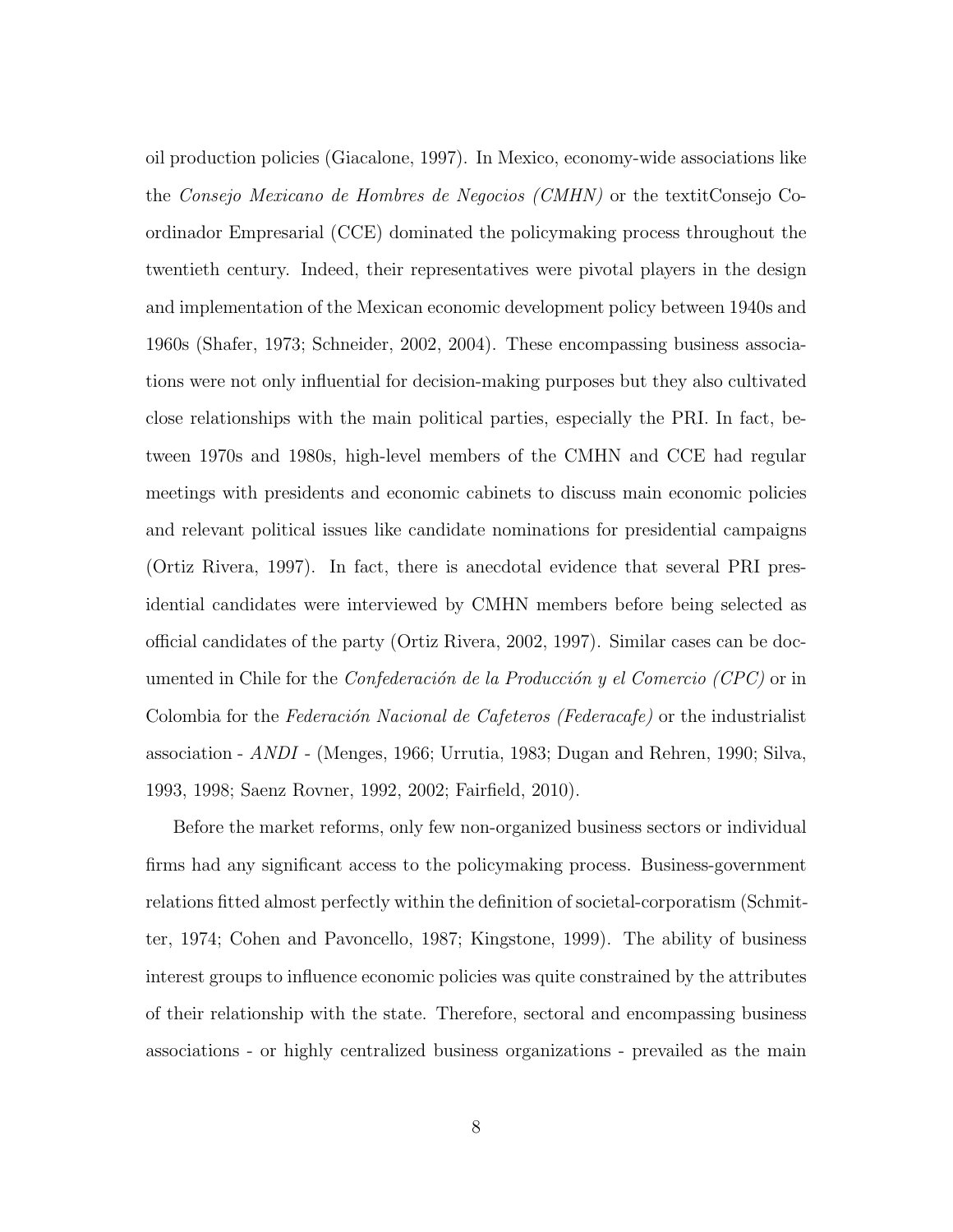political influence tools for business interest groups. This explains why economywide business associations flourished during the state-led industrialization period and gained institutional strength and public regard (Schneider 2004).

The collapse of the state-led industrialization in the late 1980s and the subsequent implementation of structural adjustment policies had strong consequences on business interest groups in Latin America. Several studies have demonstrated that sectoral and encompassing business associations effectively lost political influence after the structural adjustment (Haggard and Kaufman, 1995; Viguera, 1996; Giacalone, 1997; Kingstone, 1999). The regional transition to democracy and economic liberalization not only caused substantial political realignments but also drastic organizational changes within the business community. Indeed, scholars have demonstrated that the "anti-statism" discourse that unified business sector in the region in the early 1980s waned in many places as market-friendly policies were implemented and the "losers" within the business community started asking for more government intervention/protection and more compensatory mechanisms (Conaghan et al., 1990; Conaghan, 1988; Conaghan and Malloy, 1994).

The effect of market reform on business interest groups and their political reaction to the adjustment program are still a matter of debate. However, some scholars have demonstrated that "the economic crisis of the 1980s ruptured the existing relationships between business and the state [import-substitution-industrializationcorporatist model]" (Kingstone, 1999, p. xviii) and the implementation of marketfriendly policies had differential effects on the industrial sector and their policy preferences (Kingstone, 1999). First, market-friendly policies benefited some sectors and not others. Second, some industrial sectors were more capable to adapt to new policy environments than others. Third, potential losers within the business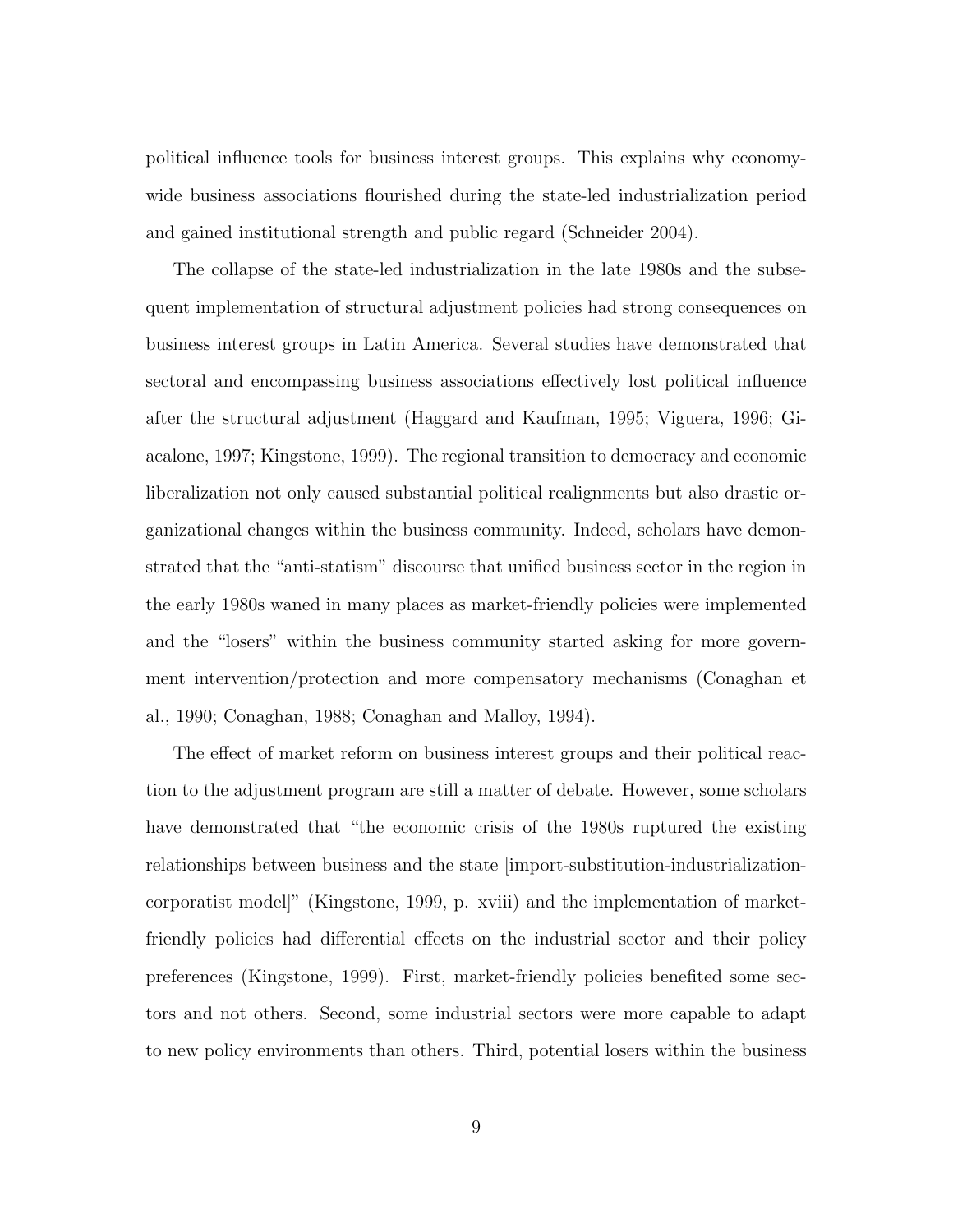community had access to different levels of compensation. In fact, compensation mechanisms were more generous for large-scale firms than for small and medium size firms - which explains why small business were less supportive of the neoliberal program (Kingstone, 1999, p. 62). In other words, "market structure, history, and state linkages led to widely differing costs and benefits" (Kingstone, 1999, p. 88) of market reform.

Business interest groups were somewhat unified before the market reform and substantially less unified after it. The process of fragmentation of the business elites and the decline of traditional business associations opened up political space for the consolidation of highly diversified business groups, multinational corporations, and even some individual firms. The change of economic model in the 1990s definitively transformed business-state relations from a corporatist-like model to a more pluralist model of interaction.

Market-friendly policies had particularly negative effects on traditional business organizations and business conglomerates in the tradable sector. The massive entry of capital and new foreign competitors weakened agricultural and industry sectors with no substantial comparative advantages in the global markets (e.g. mostly commodities and low-tech manufacturing sectors). At the same time, market liberalization opened up new rent-seeking opportunities for business groups in the nontradable sector (Heredia, 2003; Undurraga, 2011, 2012). Widespread privatization and deregulation of public utilities, telecommunications, and the financial sector offered advantageous investment opportunities for emergent business conglomerates and multinational firms (Montero, 1996; Etchemendy, 2011; Freytes, 2013; Garate, 2012; Monckeberg, 2015).

Indeed, emergent business conglomerates adapted quite well to the new pol-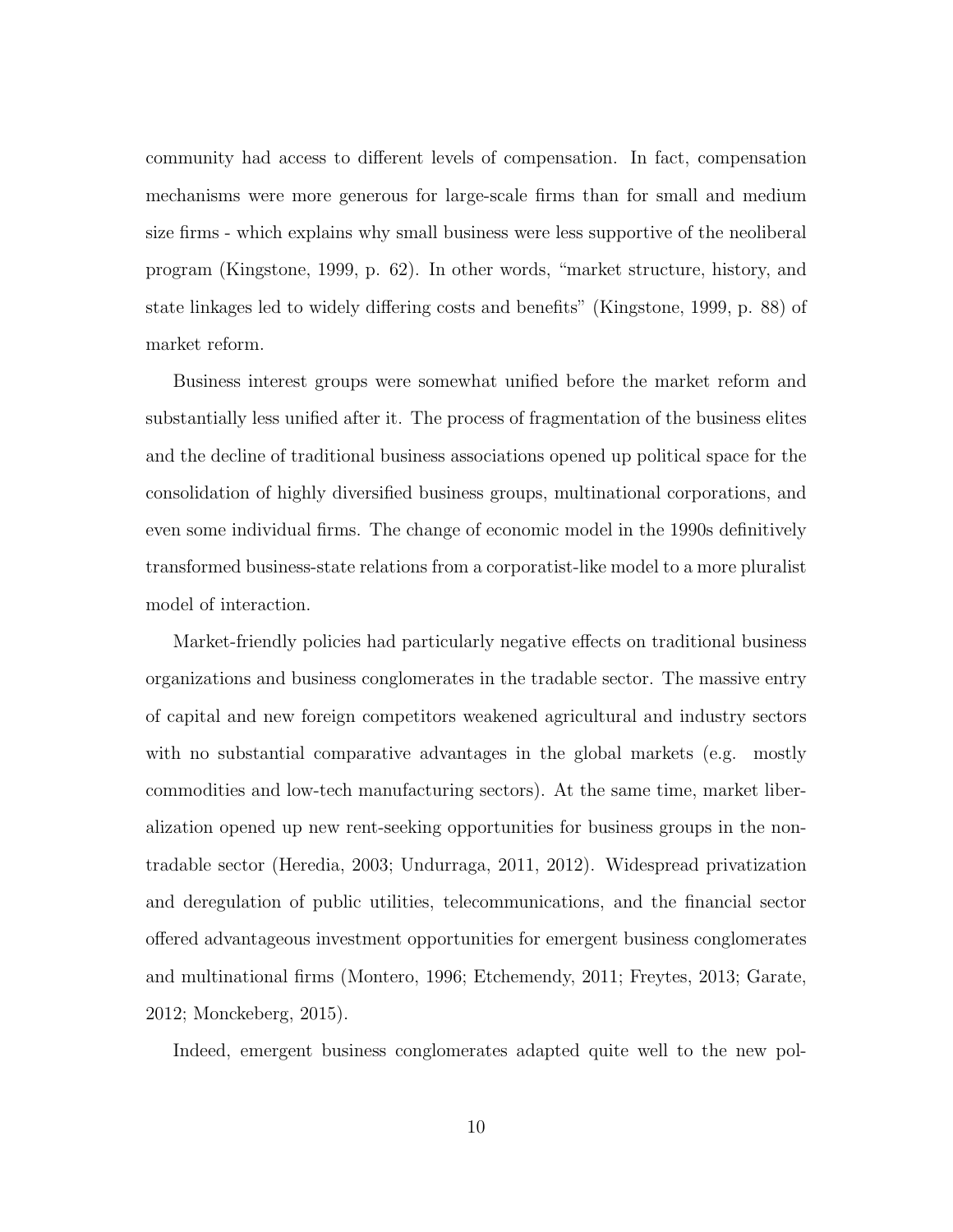icy environment. These family-owned business groups consolidated their industrial activities after 1940s-1950s under the protectionist umbrella of high tariffs and subsidized access to the credit market. Before the market liberalization, these business groups were mainly focused on non-capital intensive (capital intensive industries were usually stated-owned), non-tradable industries in highly protected domestic markets. Many of them were strong advocates of protectionism and were active members of the economy-wide business associations (Durand and Silva, 1998; Silva, 1998). However, after the debt crisis in the early 1980s, the limited access to global credit markets and the implementation of highly restrictive foreign-exchange policies increased the level of financial pressure for the emergent business groups and changed their policy preferences: they rapidly convert to economic liberalism. At the same time, foreign-exchange controls and political volatility provided incentives for these family-owned industries to diversify their activities, enter new domestic markets, and even expand their activities to other countries in the region.

In fact, business groups' flexible and diversified organizational structure allowed them to survive the negative effects of market reform. On the one hand, high levels of vertical and horizontal integration helped them to face new competitors and compensated possible losses in different fragments of the domestic market. On the other hand, business conglomerates were mostly focused on non-tradable industries and these sectors were less affected by market liberalization (Ocampo, 2004).

Strong family and political links to government officials (most of which were built during the protectionist period) also gave them privileged access to the policymaking process in early 1990s and enabled them to protect some of their interests from foreign competition. But most importantly, these networks enabled them to take advantage of the new investment opportunities provided by aggressive privatization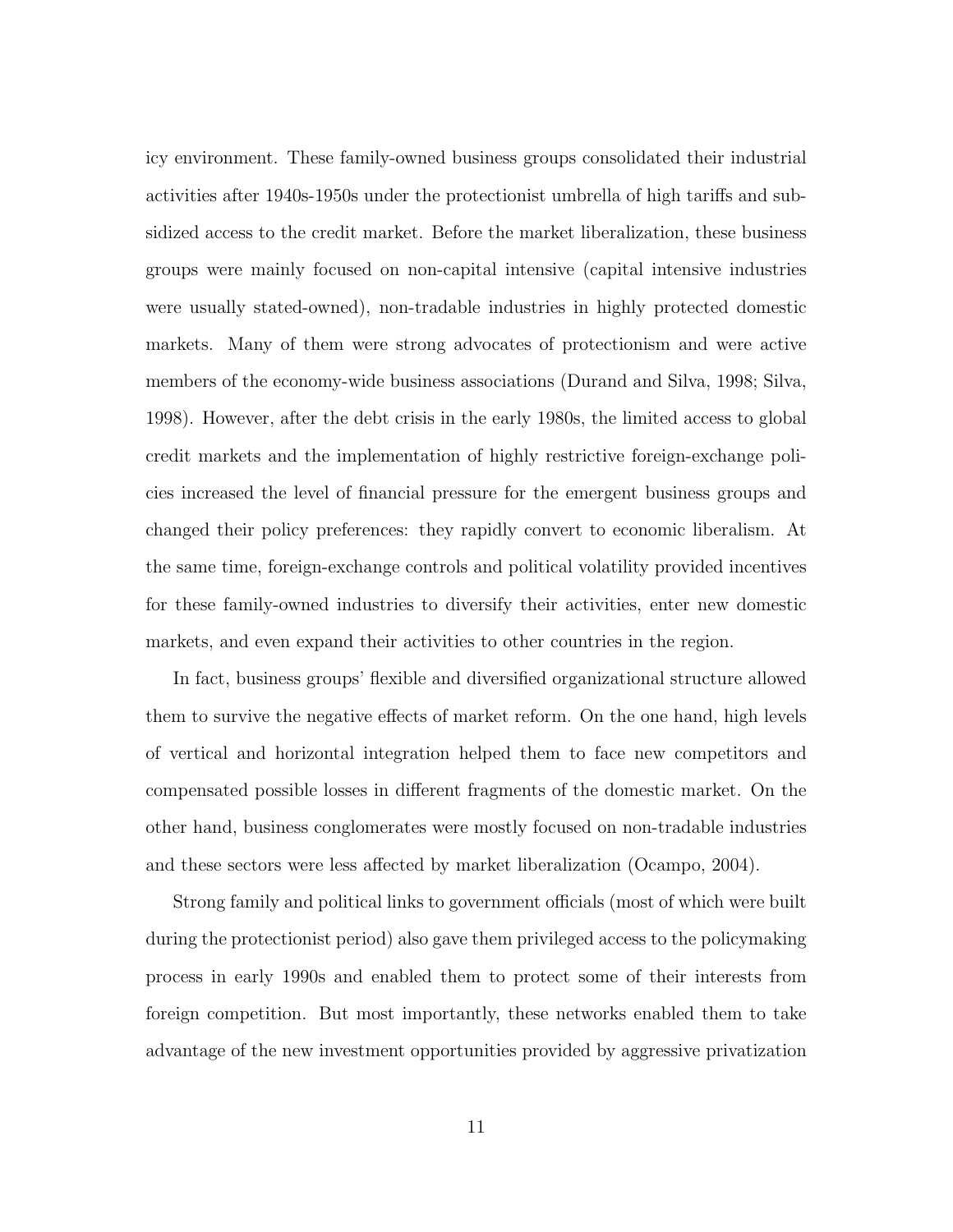and financial liberalization policies. Privileged access to policymakers bought them protection, preferential tax treatment, and better chances to win privatization deals. In other words, these emerging diversified business groups were more capable to adapt to new competitive pressures or even to take advantage of them.

There are numerous illustrations of the prominent role of diversified business in policymaking. For example, the Grupo Santo Domingo is one of the biggest diversified business groups in Colombia. Its origins can be traced back to the early years of industrialization in the Andean country. The Santo Domingo family owned one of the main breweries in the country  $(Bavaria)$  since the early-twentieth century and were able to consolidate a domestic monopoly under the umbrella of the ISI protectionism. In fact, the brewery industry in Colombia benefited from high levels of protection via high tariffs, import duties, and other taxes levied on imported alcoholic beverages. They also had privileged access to development loans. Foreign exchange policies to imported capital goods and machinery were also quite favorable to the brewery industry. In mid-1980s, Bavaria started an aggressive process of diversification mainly focused on acquiring companies in the telecommunications sector: they acquired TV and radio broadcasters (*Caracol Radio* and *Caracol TV*), cable television companies, current events magazines, and mobile phone companies. By the mid-1990s, the Santo Domingo group had transformed itself from a successful brewery into a largely diversified and highly integrated economic conglomerate. Most of its activities were focused on the non-tradable sector (e.g., telecommunications) and consequently it benefited greatly from the market reform. In the 2000s, its position was so solid that it managed to expand its activities to South America, Central America, and the US.

The Grupo Carso, owned by Carlos Slim, is another good example. Grupo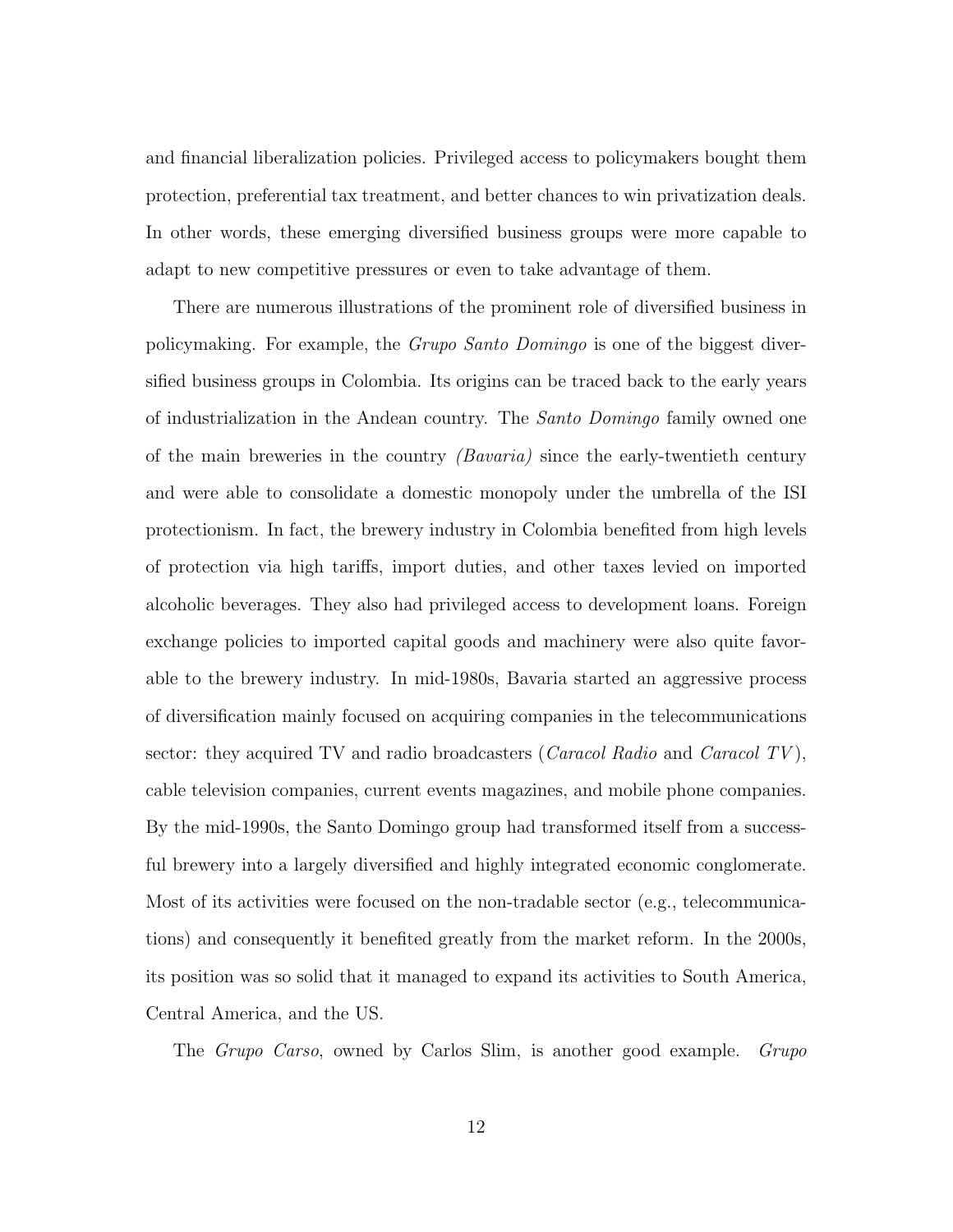Carso, the biggest economic conglomerate in Mexico, emerged from the merger between Slim's manufacturing companies (mainly *Cigatam*) and the financial holding Imbursa in the early 1990s. Slim made his personal fortune as stockbroker in the 1970s and expanded his operations to the tobacco industry in the 1980s. After the meltdown of the Mexican peso in early 1980s, and in the middle of the economic liberalization, Slim diversified his investment portfolio by investing in mining, retail, and telecommunications. Using his political networks, the Grupo Carso expanded its holding and took over of privatized TelMex in the late 1990s. This operation was crucial for the most recent development of  $América Móvil$  as one of the major telecommunications operators in Latin America. Like in the case of Grupo Santo Domingo, the process of market liberalization favored Grupo Carso's interests in the non-tradable sector. Most importantly, market-friendly policies facilitated its diversification to other industrial activities and its transformation into a multinational corporation (Pozas, 2006).

#### Towards a new model of business representation

The political decline of encompassing business associations and the consolidation of diversified business groups in the decision-making process has deeply transformed the nature of the relationship between business and state in the region. Business interest groups had a very active role in the design and implementation of industrial/development policies before the market reforms. Encompassing or sectoral associations were, in fact, quite involved in the economic policymaking process and the state actively promoted and protected their interests. Promoting national industrial growth policies not only required state intervention but also high levels of coordination with the business sector (Shapiro and Taylor, 1990).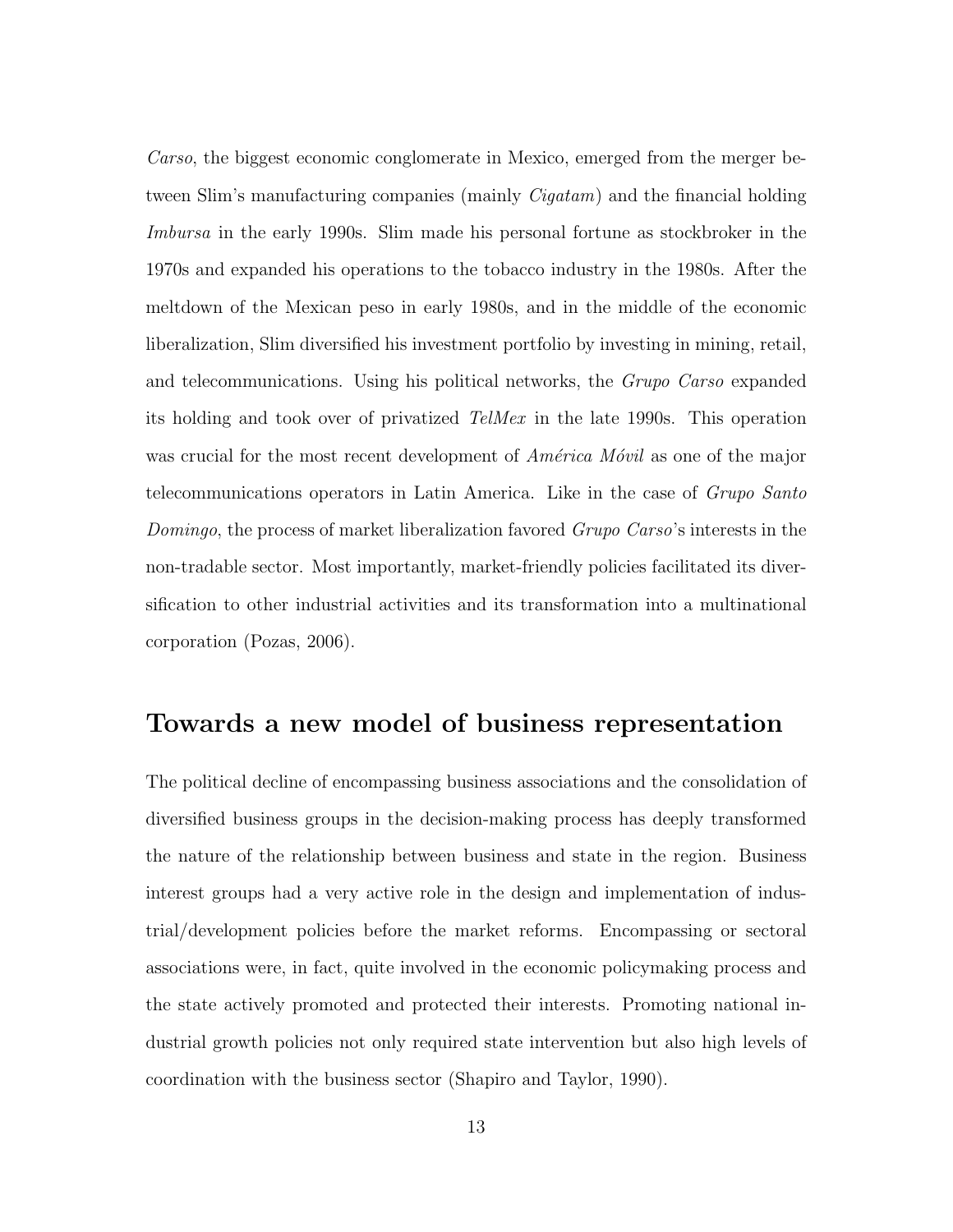The transition towards a more pluralist model of business organization in the 1990s made diversified business groups more powerful in the policymaking arena. But most importantly, this process of industrial transformation also changed the policy preferences of business interest groups: they are now less concerned about nationwide development or economic policies, and more focused on specific policy issues like taxation or regulation (Schneider, 2013, pp. 149-153; Jones and Lluch, 2015). Indeed, diversified business groups have a completely different relationship with the state: i) there are new (different) channels to access the policymaking process; ii) business groups are less tied to ideological or policy agendas - they are, indeed, politically pragmatic (Culpepper 2011); and iii) they are also more autonomous from the state.

In the previous period, business influence relied on their structural power and their ad hoc relations with governments in office (O'Donnell, 1988; Malloy 1977; Schneider, 2004). The process of democratization in the 1990s "broke up many cozy back-room relations between business groups and authoritarian governments" (Schneider, 2013 p. 140) and changed the traditional channels of access to the policymaking process. Indeed, the transition to democracy opened up more channels of influence for business interest groups (and other interest groups). For example, the widespread use of open-list proportional representation electoral systems across the region has enhanced business access to the policymaking process and has also increased business incentives to invest in their relations with legislators and local politicians (Schneider, 2013, p. 141-149). Major lobbying activities have shifted from the executive to the legislature. In fact, one can comfortably argue that "the best way for business to and other groups to lobby the executive can be indirectly through the legislature" (Schneider, 2013, p. 144).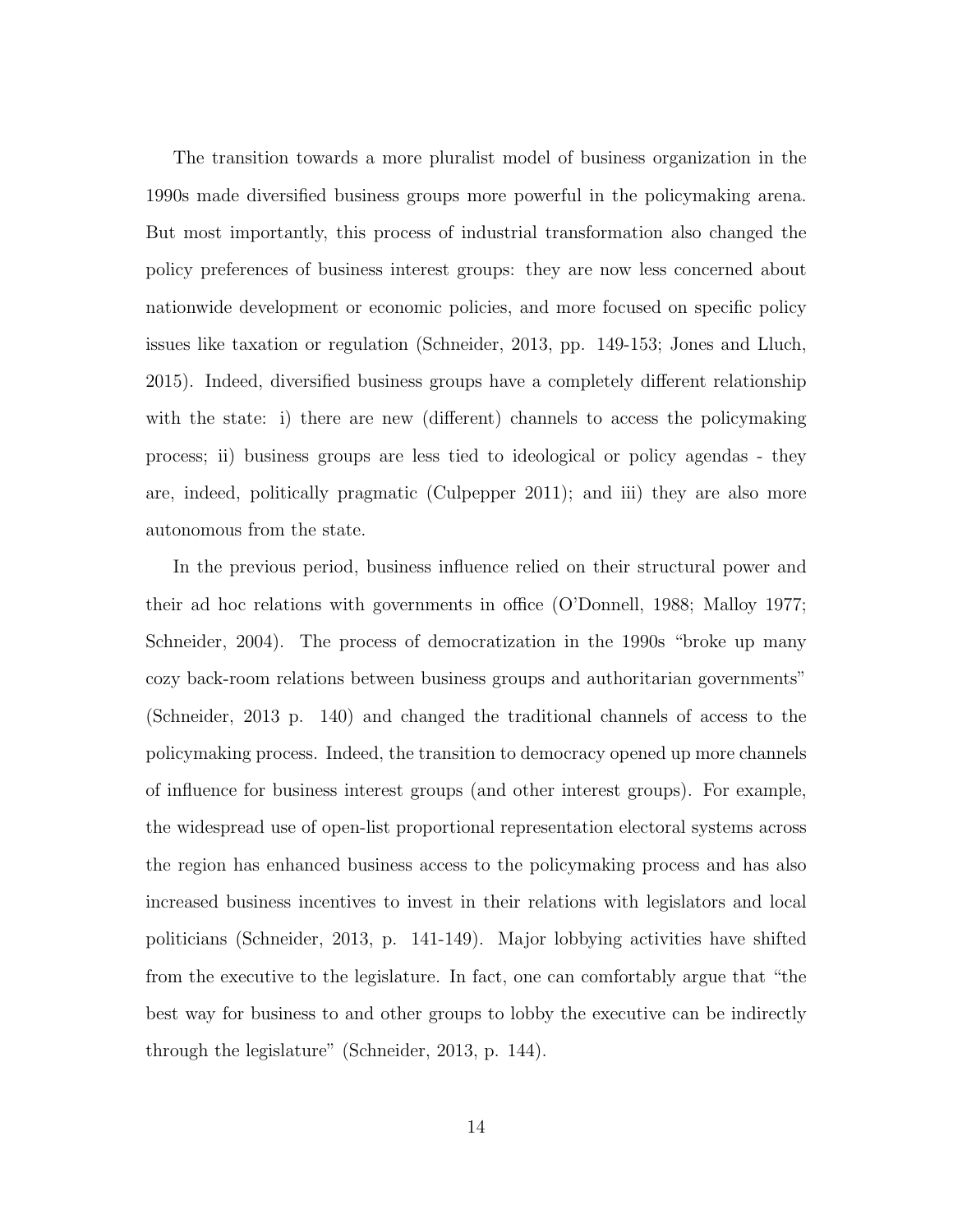As mentioned above, diversified business groups are now mostly focused on specific policy issues that are relevant to their particular economic activity. Unlike the previous corporatist model of interaction between business and government, business influence in policymaking is rather selective and focused on promoting specific industrial policies rather than shaping broad development strategies or macroeconomic policies. Unlike traditional encompassing business associations, diversified business groups do not necessarily want to discuss developmental models, they are more interested in small issues like tax loopholes, industry-level regulations, subsidies, etc.

Emergent business groups do not behave like conventional agenda-setters. On the contrary, they promote and defend their particularistic interests by funding friendly legislators (especially those with leadership positions in relevant legislative committees) and hiring highly-specialized lobbyists. Diversified business groups have adjusted their political strategies to more democratic institutional designs. Consequently, their portfolio of political investments is highly diversified (Schneider 2004, 2013) and, unlike conventional encompassing business associations, they have cultivated alternative channels of access to policymakers in the legislative and executive branches of government.

Conventional encompassing business associations usually had direct access to presidents and some members of the cabinet, and had strong linkages with traditional political parties (Fairfield 2015). High levels of internal coordination and the "corporatist" (and sometimes subordinated) nature of their relationship with the state (Schmitter, 1974; Schneider, 2004) gave them direct access to executive decision-making arenas. Also, the policymaking process was more centralized before democratization (the executive was usually more powerful and had more discretion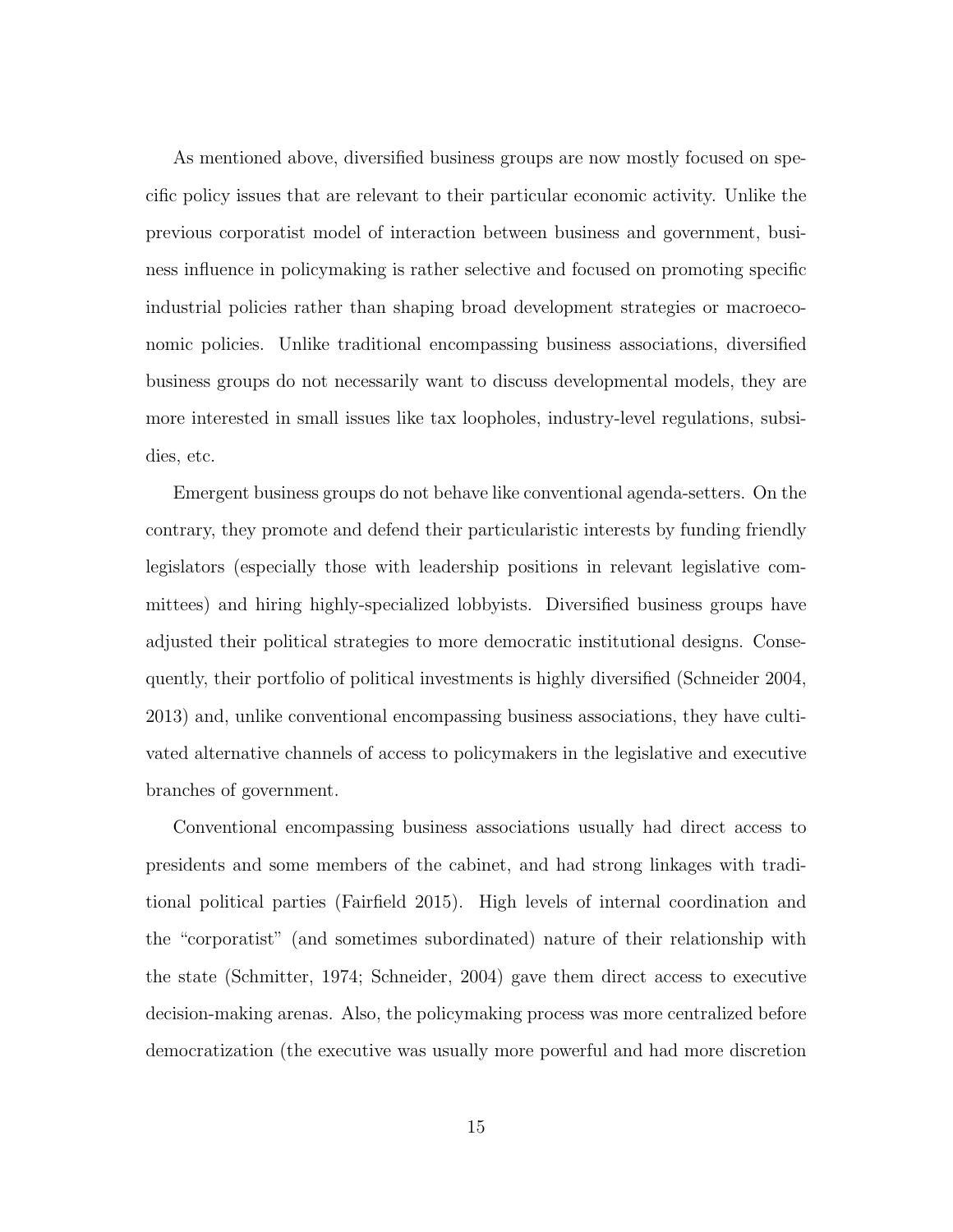over economic policy issues) which improved the bargaining position of encompassing business associations. From a conventional point of view, the state had a directive role and the political representation of business interest was more institutionalized (Schmitter, 1974; Schmitter and Streeck, 1999; Schneider, 2004).

The recent transition from a corporatist-like to a more pluralist-like model of business representation changed these patterns of interaction between business and state, and it also transformed the role of business in the policymaking process. On one hand, diversified business groups have replaced encompassing business associations as the most relevant actors in the political arena. On the other hand, legislative bodies (with some few exceptions e.g., Venezuela) have become more relevant policymaking arenas (Stein and Tommasi, 2008; Scartascini et al. 2010). Therefore, the character of the policy bargaining arena changed strikingly over the past few years.

Encompassing business associations continue to lobby in behalf of their members and actively participate in policy forums (Schneider, 2010). However, they are not the only actors involved in the policy bargaining and they are certainly not the most relevant ones. On one hand, diversified business groups have more specific policy targets (industry-specific policies or regulations) and invest their resources in professional lobbying or networking to influence those particular outcomes. On the other hand, the renewed power of legislatures in the region makes that task easier (or at least, cheaper) because even small business interest groups can buy political influence by funding electoral campaigns, providing policy expertise to legislators, or simply mobilizing media resources around specific issues of interest. They use their networks, policy expertise, and professional lobbyist to reach very specific policy goals. All these changes in the business interest groups' political strategy also explain why lobbying and consulting industries are professionalizing in the region.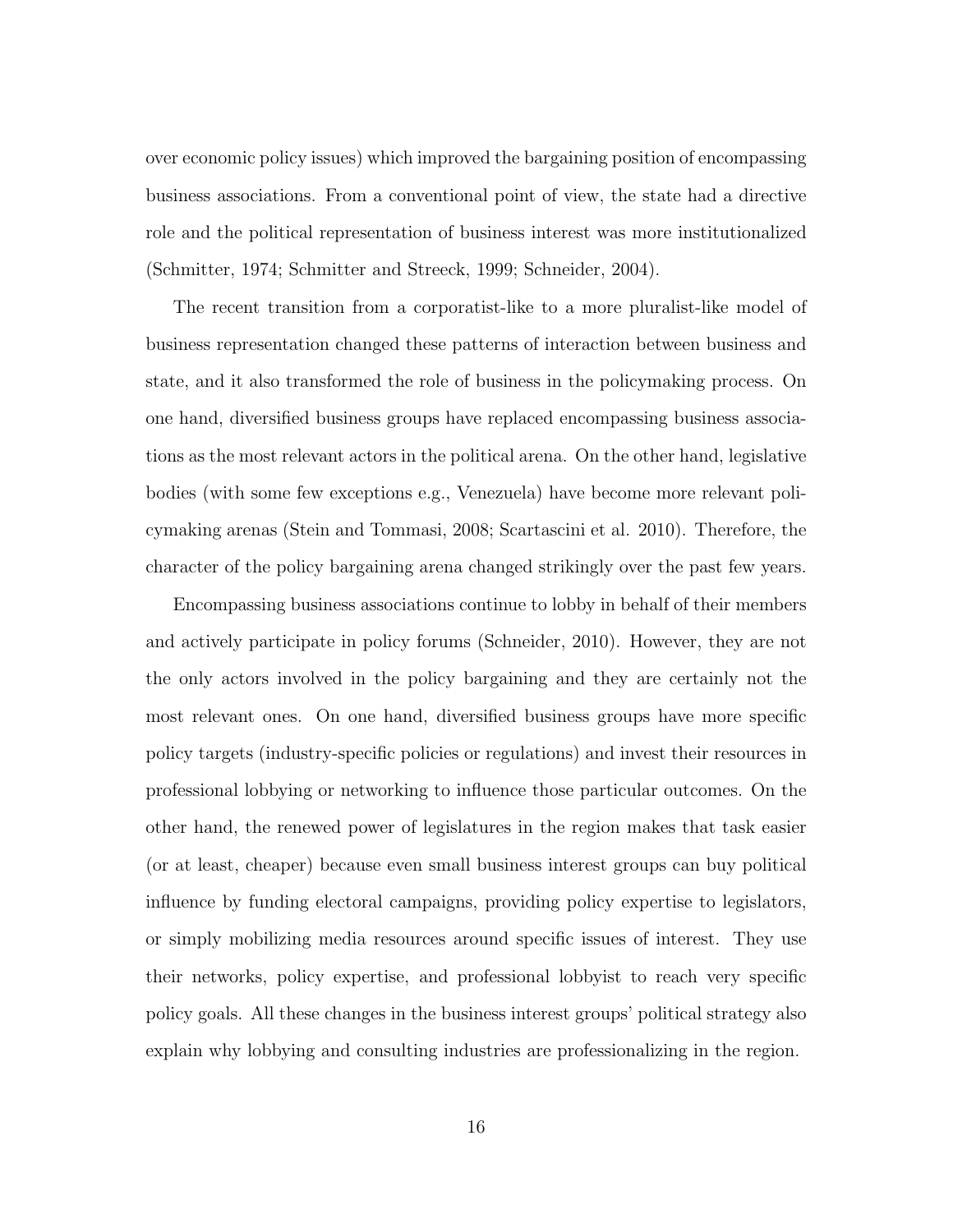In other words, low-salience lobbying is becoming predominant. This is not only a major transformation in the relationship between business and state, but also explains the emergence of new forms of state capture and the nature of the new social/political contract in the region.

#### Policy consequences of the new model

The growing fragmentation of business interest groups has also increased the level of competition among them. More lobbyists and firms are competing for the attention of members of cabinets and legislators. At the same time, economic legislation is becoming more and more complex. Therefore, only business interest groups with substantial amounts of resources, networks, and technical capacity can successfully influence policies. In this environment, only few business groups are major players in the policymaking process. In a highly competitive lobbying environment, only diversified business groups with highly diversified political investment portfolios have the resources to block or move legislation forward.

Let us consider the case of tax reforms in Latin America. It is well known that the lack of fiscal space has been a major constraint for macroeconomic balance in Latin America since the Debt crisis in early 1980s. Most of the governments in the region have proposed raising tax revenues and implemented substantial tax reforms since the early 1990s (Castañeda, 2017; Focanti et al., 2016). However, most of these reforms are not really "structural" and their impact on total tax revenue is rather limited (Focanti et al., 2016, p. Table 3).

Corporate income taxation is still limited (relative to international standards) and top marginal corporate tax rates (i.e., regional average) has decreased from about 37% to 28% between 1990 to 2013 (Alveredo and Velez, 2013; Fairfield and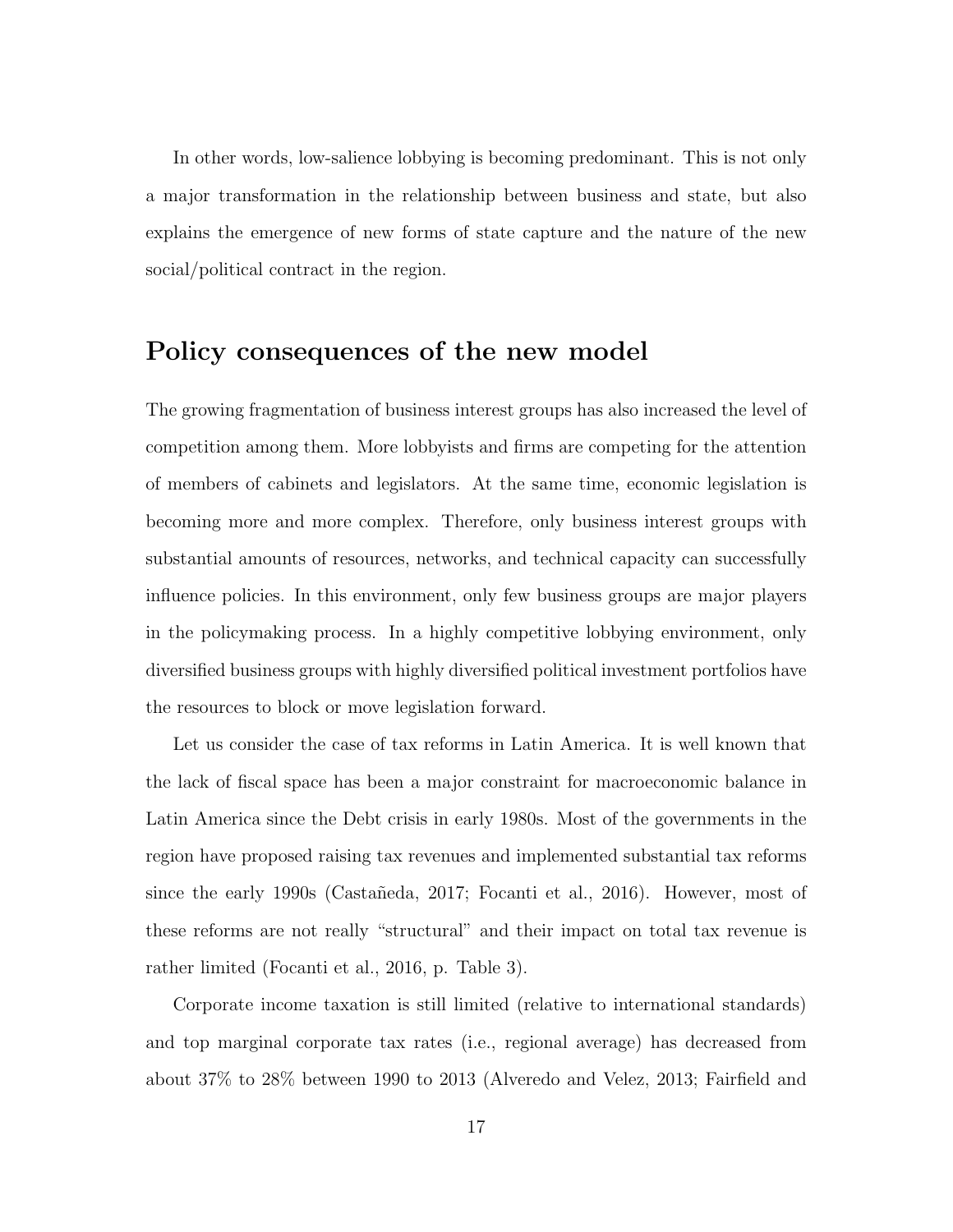Jorratt De Luis, 2016). In the meantime, most of these tax reforms increased personal income tax rates and bases (Focanti et al., 2016). However, increasing personal income taxation has proven to be challenging given the high levels of labor informality in the region. In fact, tax policy achievements are still very limited and average income tax rates are still very low for the richest deciles of the population. For example, in 2015 direct tax revenues in Latin America only accounted for 5% of the GDP, while direct taxation corresponds to about 15% of the GDP in OECD countries (ECLAC, 2016).

Given the fiscal constraints described above, most of the recent fiscal effort in the region comes from considerable increases in indirect taxation. Value-added taxes (VAT) and other indirect taxes on goods and services have definitively become the most preferred tax policy tool for governments in the region (Tanzi, 2003, 2013). Consequently, tax policy is not being used as a tool for redistribution (ECLAC, 2016, fig. II.8).

The political influence of business interest groups could partially explain the limitations of tax policy as a redistributive policy tool. As mentioned above, it is increasingly difficult to implement structural tax reforms in the region not only because legislative bargaining is increasingly complex, but also because more business actors are involved in the process. Unlike the previous corporatist-like model, governments and legislators negotiate tax policies with a number of business interest groups with different resources and technical capabilities. Instead of negotiating substantial agendas or high-salience issues, like in the previous model (Castañeda, 2017; Fairfield, 2015), highly-fragmented business interest groups lobby for industry-specific tax exemptions, sector-targeted tax deductions, or specific preferential treatment to capital income. Therefore, only business interest groups with privileged access to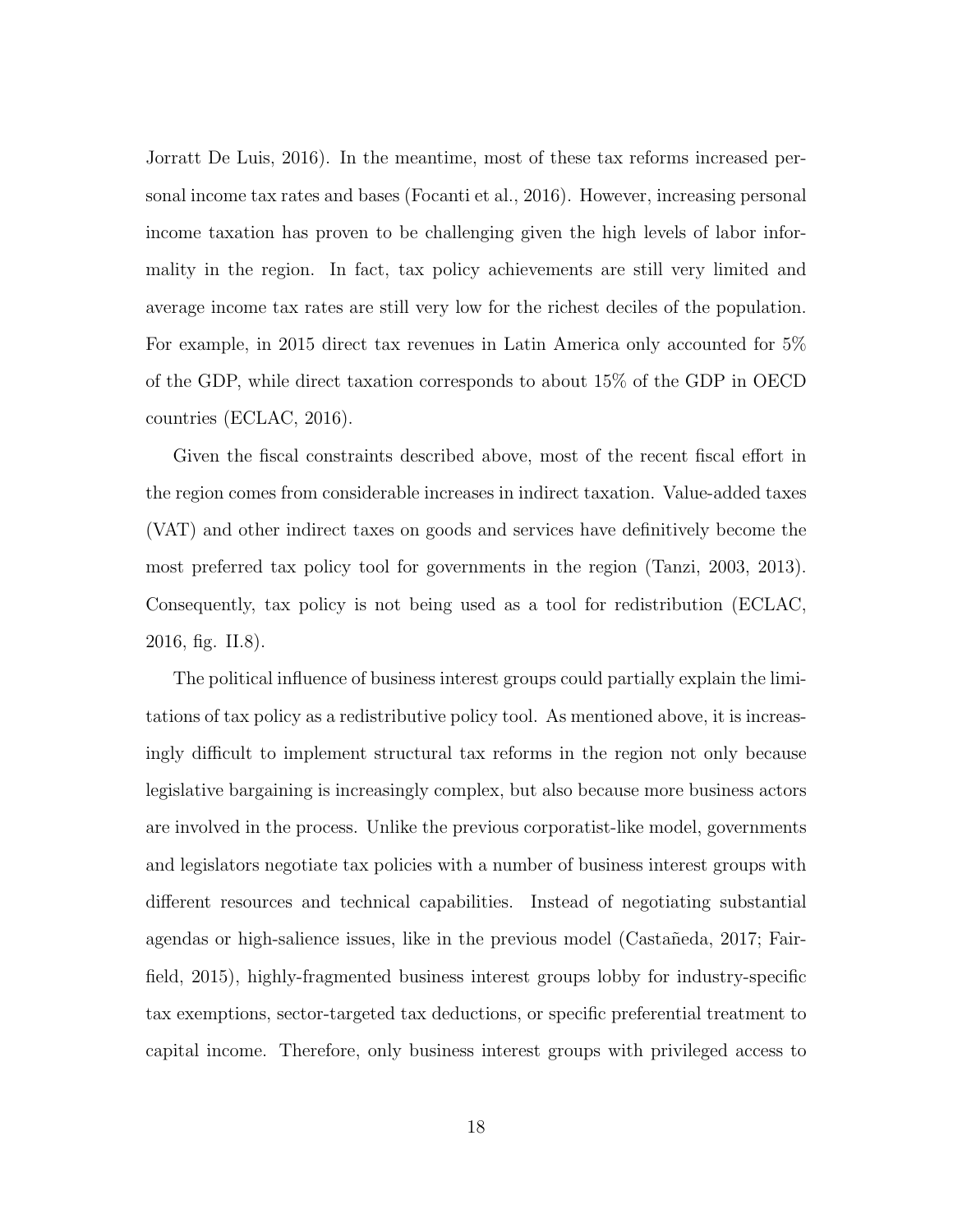policymaking networks or sufficient resources to fund lobbying and media strategies accomplish their goals. Meanwhile, under-resourced business interest groups (or interest groups, in general) are exposed to increasing tax burdens on their economic activity. With fewer resources than diversified business groups, citizen groups and non-organized citizens are often defeated and have to pay the costs of fiscal austerity policies.

Unsurprisingly, large and highly diversified business groups in the region have more resources for policy bargaining than other business or non-business interest groups. Therefore, they are more effective in protecting their economic interests and transferring the costs of taxation to less-organized and less-resourced groups. In fact, highly diversified business groups have been quite successful in blocking major initiatives to increase corporate taxation (Fairfield, 2015) and using their political capability to promote indirect taxation as the main policy tool to increase government revenues (Focanti et al., 2016). Examples are multifold. Chilean business groups have systematically undermined tax reforms proposed by right and left governments in the past fifteen years (Fairfield 2010, 2015; Arenas de Mesa, 2016). Similarly, sectoral business interest groups have repeatedly blocked the legislative approval of an urgently needed structural tax reform in Colombia (Arenas de Mesa, 2016, Castañeda 2017).

The failed implementation of additional taxes on sugared drinks in the region constitutes another good example of this successful strategy. Despite the existence of solid empirical evidence demonstrating that additional tax charges on sugared drinks could prevent public health problems and save substantial government resources invested in treatments for obesity and cardio-vascular conditions (Boseley, 2016; World Health Organization, 2013), the business lobby has blocked or delayed the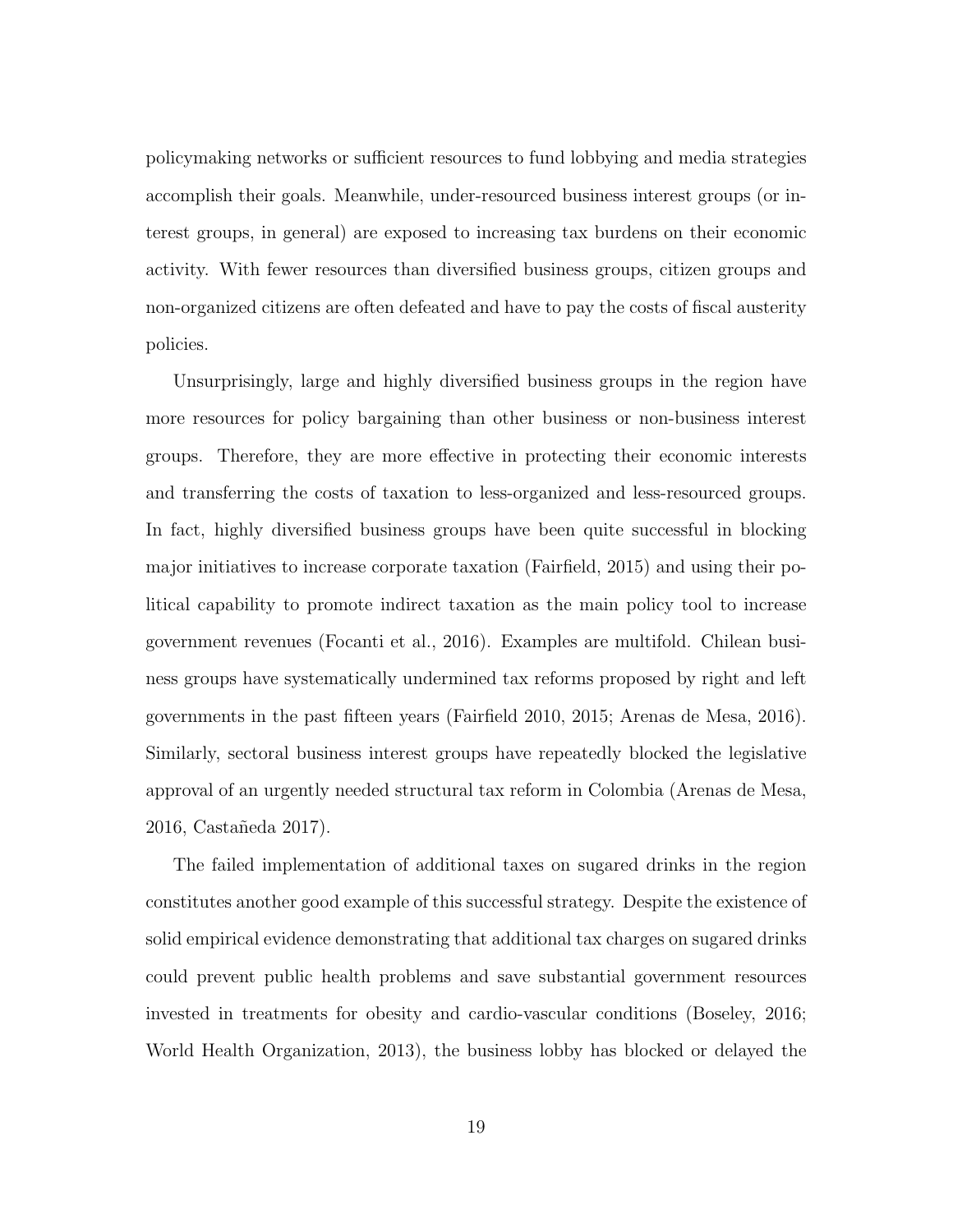implementation of the sugar tax in several countries in the region (Colchero et al., 2016). For example, in the most recent political debates about tax reform in Colombia, the Grupo Ardila Lulle (one of the most important diversified business groups in the country) effectively blocked the introduction of a sugar tax (America Economia, 2016).

In any case, corporate lobbying and competition among business interest groups are more intense in the current political and economic environment. In a context of increasing electoral fragmentation and weakened political parties, well-resourced business interest groups find it very easy (and cheap) to influence policymakers and promote policies that are beneficial for their constituency but are quite detrimental for income redistribution. This new pluralist-like model of business influence in politics not only concentrate more political power around business community but also within the business community itself (i.e. around some few diversified business groups).

### Concluding Remarks

Much of the debate about governance focuses on the effect of institutional settings on policy outcomes. The role of economic or political actors is rarely the center of the debate. This is particularly true in the case of business interest groups. The crucial role that firms and business organizations play in policymaking is generally recognized as an obvious fact but is rarely analyzed systematically (Smith et al. 2014). Scholars and pundits simply argue that money buys influence or that business interest groups have hijacked democratic governments. However, there have been very few attempts to understand the mechanisms that effectively translate business influence into specific policy outcomes.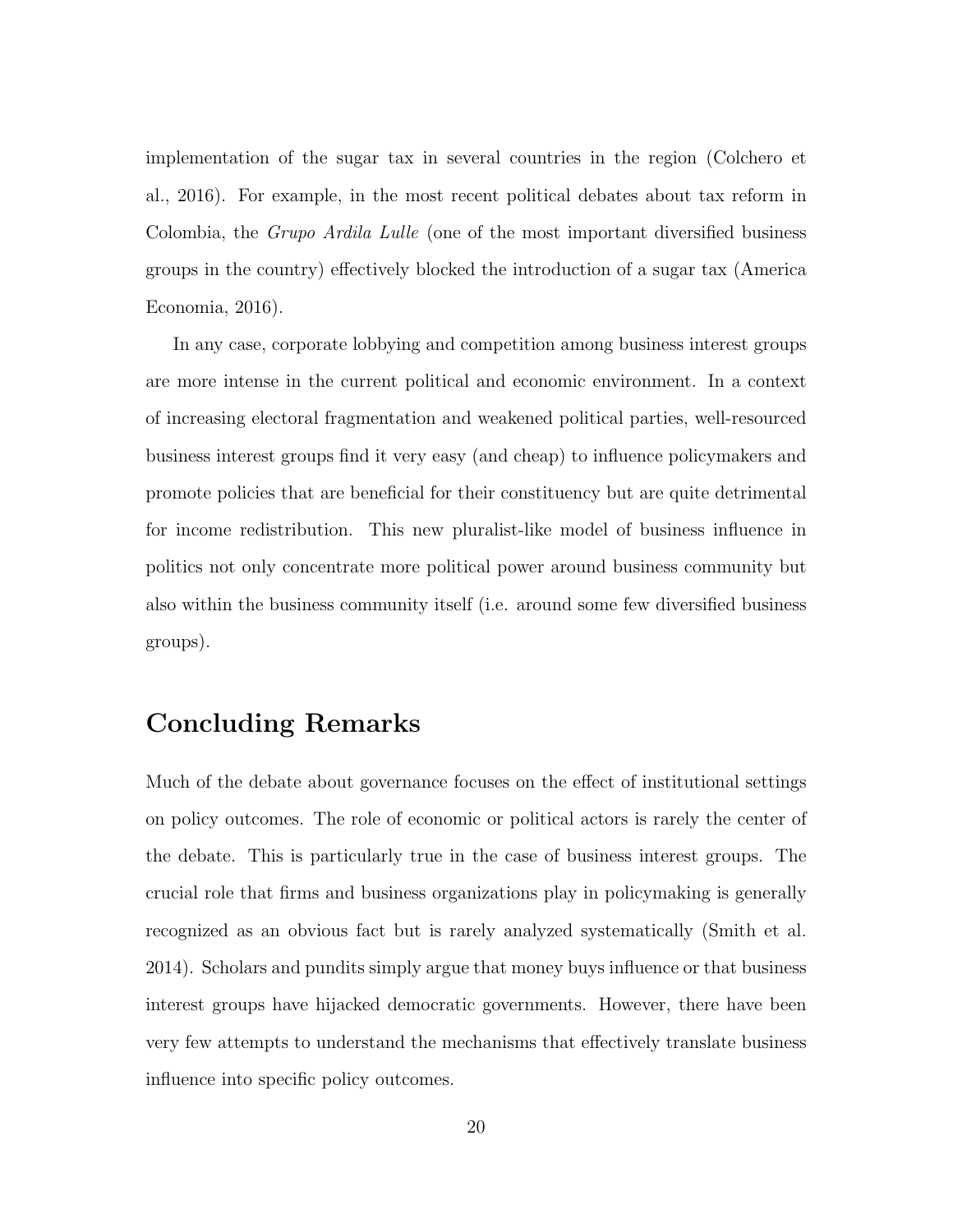This chapter also offers a new angle to the debate of governance in Latin America. On one hand, it pays more attention to the role of an overlooked, but yet quite relevant actor in democratic governance: business interest groups. It describes traditional patterns of business coordination and their transformation over the past few decades. But most importantly, this chapter contends that, as result of the remodeling of business-state relationship in the region, economic governance has become more intricate, and consequently, growth and redistribution policies more difficult to reform.

Paradoxically, more pluralism in business political representation (and political representation, in general) has led to situations in which some business groups are extremely powerful and capable to block the passage of policy reforms required to improve economic efficiency and redistribution. In this chapter, I have illustrate these unexpected consequences using the example of tax reforms in the region. Governments find increasingly difficult to deal with powerful and reliable partners within the business sector and negotiate broad or national economic policies. Firms and business interest groups promote narrow interests (policies) and the policymaking is more particularistic and focused on issue-by-issue negotiations. Thus, the rising fragmentation among political parties and business interest groups creates a policy environment that favors status quo policies, undermines democratic representation, and ultimately impedes redistribution.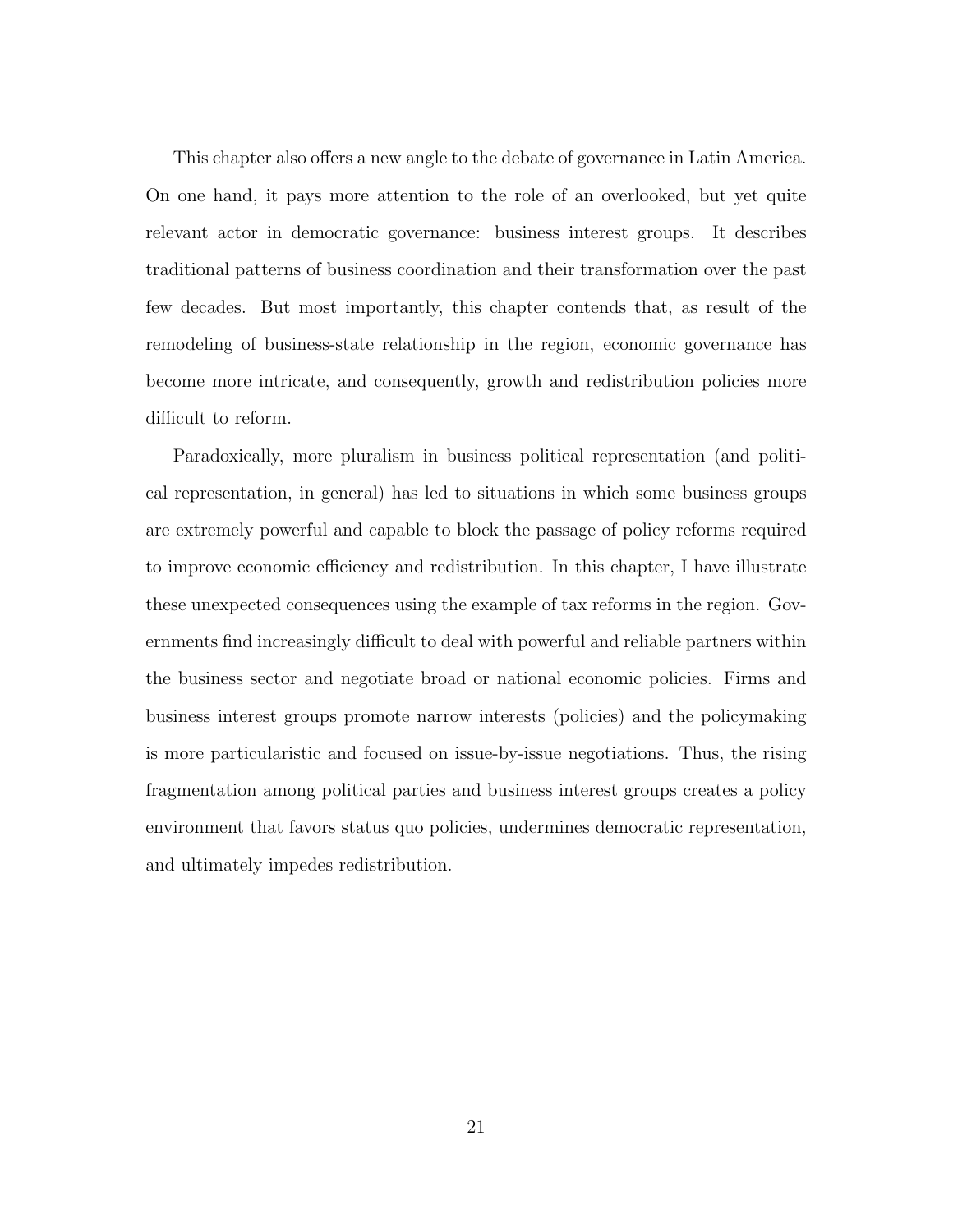### References

- Alveredo, F., Velez, J.L., 2013. "High incomes and personal taxation in a developing economy: Colombia 1993-2010 (Commitment to Equity (CEQ)" Working Paper Series No. 1312. Tulane University, Department of Economics.
- America Economia, 2016. "Colombia: buscan revivir el impuesto a las bebidas azucaradas." America Economia.
- Bartell, E., Payne, L.A., 1995. Business and Democracy in Latin America. University of Pittsburgh Press.
- Bertola, L., Ocampo, J.A., 2012. The Economic Development of Latin America since Independence. Oxford University Press.
- Boseley, S., 2016. "World Health Organisation urges all countries to tax sugary drinks." The Guardian.
- Bulmer-Thomas, V., 1994. The Economic History of Latin America since Independence. Cambridge University Press.
- Cardoso, F.H., Faletto, E., 1979. Dependency and Development in Latin America. University of California Press.
- Castañeda, N., 2017. "Business Coordination and Tax Politics." Political Studies (65)1: 122-143
- Castañeda, N., Doyle, D., 2017. "Redistribution and taxation." Manuscript.
- Cohen, Y., Pavoncello, F., 1987. "Corporatism and Pluralism: A Critique of Schmitter's Typology." British Journal Political Science 17, 117-122.
- Colchero, M.A., Popkin, B.M., Rivera, J.A., Ng, S.W., 2016. "Beverage purchases from stores in Mexico under the excise tax on sugar sweetened beverages: observational study."
- Conaghan, C.M., 1988. Restructuring Domination: Industrialists and the State in Ecuador. University of Pittsburgh Press.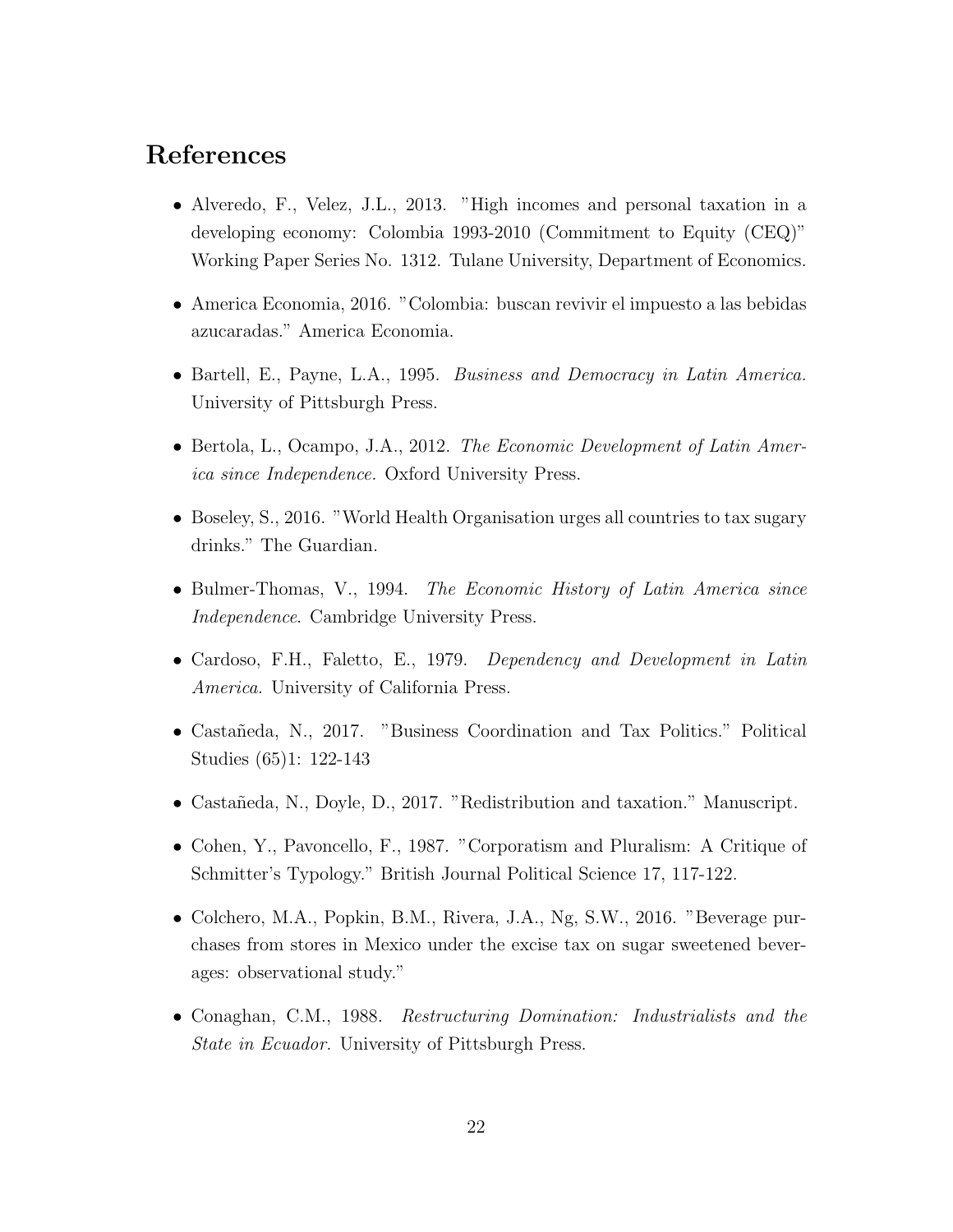- Conaghan, C.M., Malloy, J., 1994. Unsettling Statecraft: Democracy and Neoliberalism in the Central Andes. University of Pittsburgh Press.
- Conaghan, C.M., Malloy, J.M., Abugattas, L.A., 1990. "Business and the "Boys": The Politics of Neoliberalism in the Central Andes." Latin American Research Review 25, 3-30.
- Dugan, W., Rehren, A., 1990. "Impacto del regimen politico en la intermediacion de intereses: instituciones publicas y grupos empresariales en Chile." Politica 22, 117-136.
- Durand, F., Silva, E., 1998. Organized business, economic change, and democracy in Latin America. North-South Center Press.
- ECLAC, 2016. "Fiscal Panorama of Latin America and the Caribbean 2016: Public finances and the challenge of reconciling austerity with growth and equality." ECLAC
- Etchemendy, S., 2011. Models of Economic Liberalization: Business, Workers, and Compensation in Latin America, Spain, and Portugal. Cambridge University Press.
- Evans, P.B., 1979. Dependent development: the alliance of multinational, state, and local capital in Brazil. Princeton University Press.
- Fairfield, T., 2015. Private Wealth and Public Revenue in Latin America: Business Power and Tax Politics. Cambridge University Press.
- Fairfield, T., 2010. "Business Power and Tax Reform: Taxing Income and Profits in Chile and Argentina." Latin American Politics and Society 52, 37- 71.
- Fairfield, T., Jorratt De Luis, M., 2016. "Top Income Shares, Business Profits, and Effective Tax Rates in Contemporary Chile." Review Income Wealth 62, 120-144.
- Flores-Macias, G.A., 2014. "Financing Security Through Elite Taxation: The Case of Colombia's Democratic Security Taxes." Studies in Comparative International Development 49, 477-500.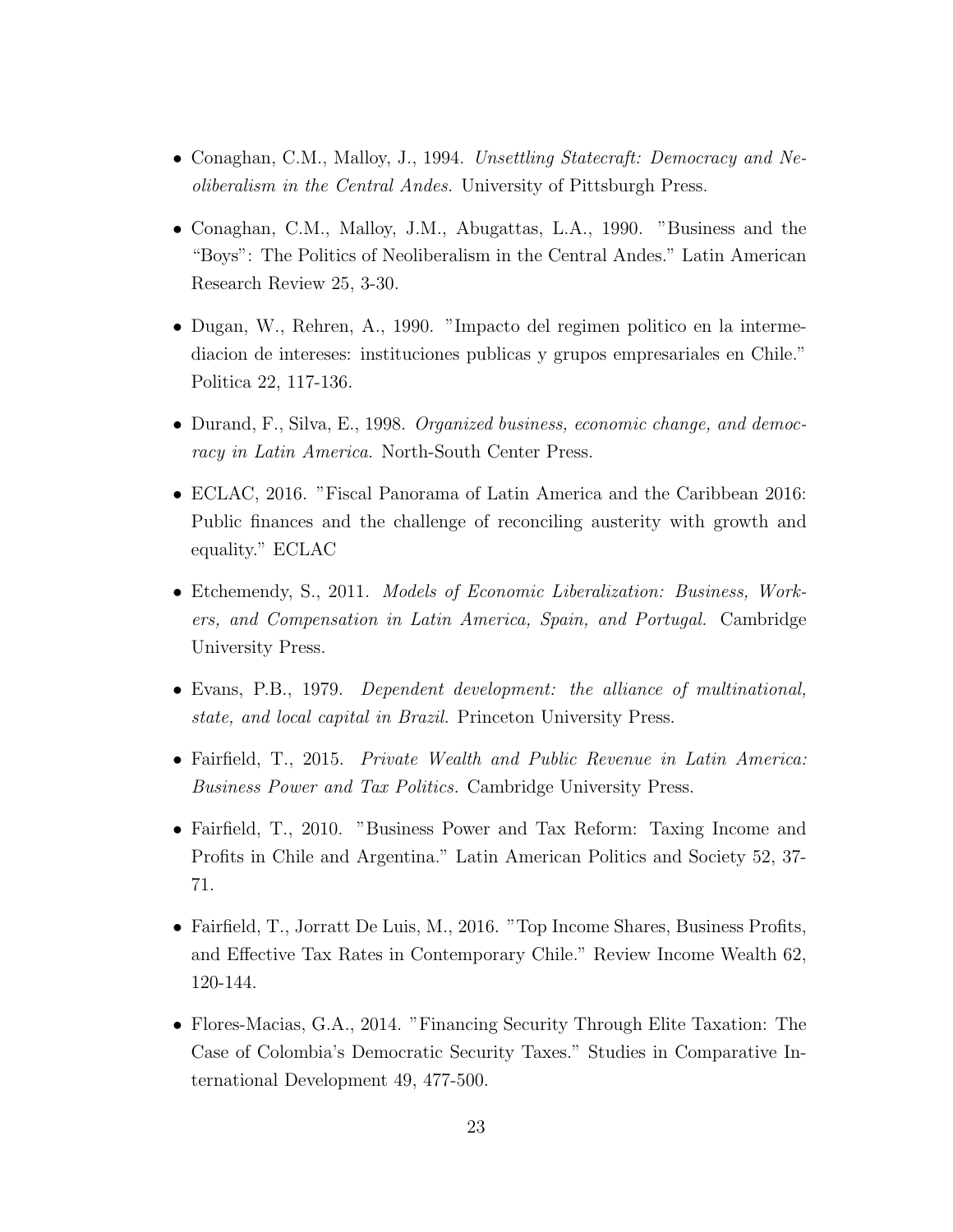- Focanti, D., Hallerberg, M., Scartascini, C., 2016. "Tax Reforms in Latin America in an Era of Democracy." Latin America Research Review 51, 132- 158.
- Freytes, C., 2013. "Empresarios y politica en la Argentina democratica: actores, procesos y agendas emergentes." Rev. SAAP 7, 349-363
- Garate, M., 2012. La revolucion capitalista de Chile (1973-2003). Ediciones Universidad Alberto Hurtado.
- Giacalone, R., 1997. "Asociaciones empresariales, integracion y Estado. Colombia y Venezuela." Nueva Soc. 155-167.
- Haggard, S., Kaufman, R.R., 1995. The Political Economy of Democratic Transitions. Princeton University Press.
- Heredia, M., 2003. "Reformas estructurales y renovacion de las elites economicas en Argentina: estudio de los portavoces de la tierra y del capital." Rev. Mex. Sociol. 65, 77-115.
- Jones, G., Lluch, A., 2015. The Impact of Globalization on Argentina and Chile: Business Enterprises and Entrepreneurship. Edward Elgar Publishing.
- Karl, T.L., 1987. "Petroleum and Political Pacts: The Transition to Democracy in Venezuela." Latin American Research Review 22, 63-94.
- Kingstone, P.R., 1999. *Crafting coalitions for reform: business preferences*, political institutions, and neoliberal reform in Brazil. Pennsylvania State University Press.
- Leahy, J., Pearson, S., 2016. "Brazilian business cheers Rousseff departure." Financial Times.
- Malloy, J. (Ed.), 1977. Authoritarianism and Corporatism in Latin America. University of Pittsburgh Press.
- Menges, C., 1966. "Public Policy and Organized Business in Chile: A Preliminary Analysis." Journal of International Affairs 20, 343-365.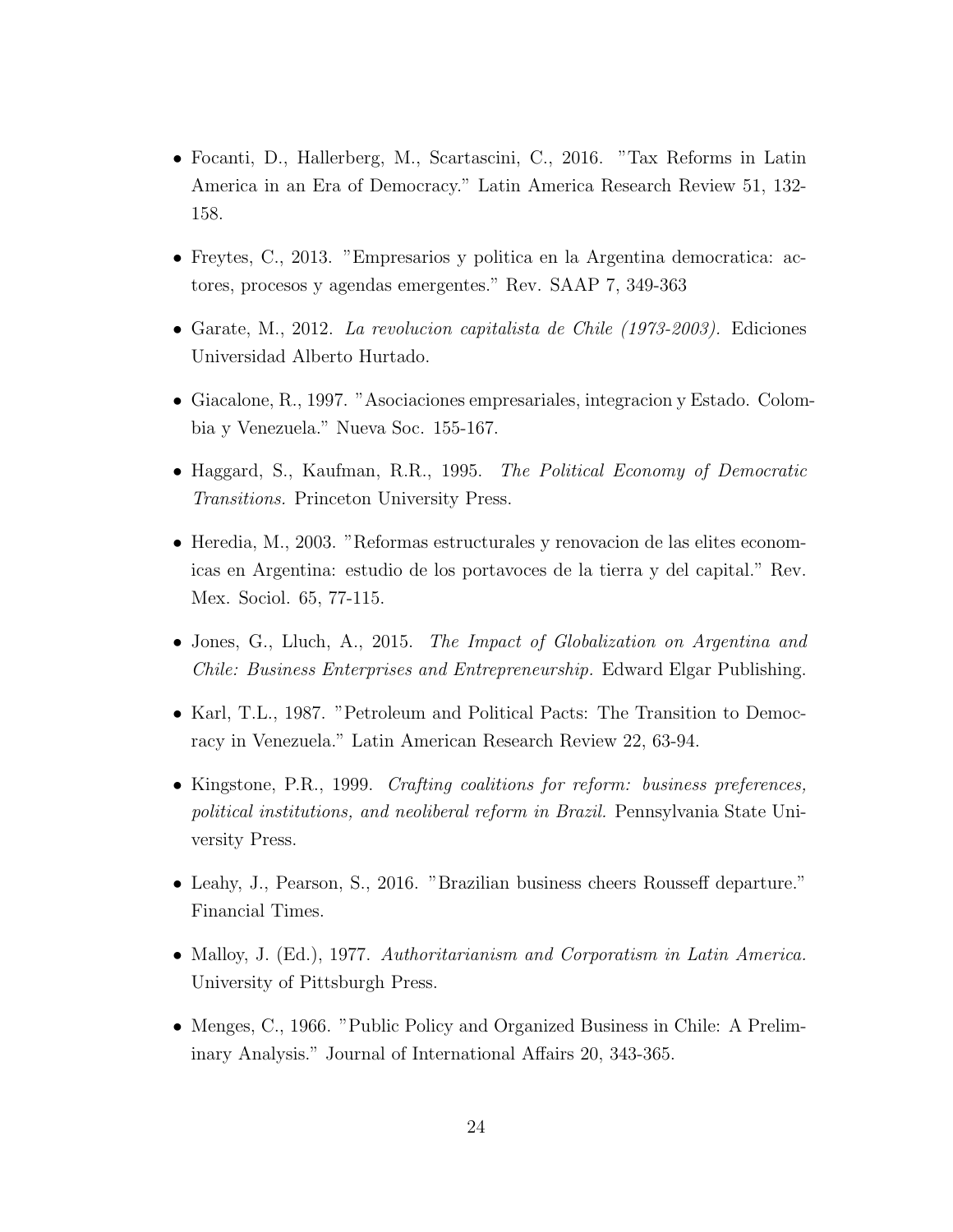- Monckeberg, M.O., 2015. El saqueo de los grupos economicos al estado de Chile. Penguin Random House.
- Montero, C., 1996. "Los empresarios en el desarrollo chileno." Ens. FEE 17, 152-181.
- Ocampo, J.A., 2004. "Lights and shadows in Latin American Structural Reforms," in: Economic Reforms, Growth and Inequality in Latin America: Essays in Honor of Albert Berry. Ashgate.
- O'Donnell, G.A., 1988. Bureaucratic authoritarianism: Argentina, 1966-1973, in comparative perspective. University of California Press.
- Ortiz Rivera, A., 2002. "El Consejo Mexicano de Hombres de Negocios: Organo de accion politica de la elite empresarial." Revista Mexicana de Sociologia 64, 101-139.
- Ortiz Rivera, A., 1997. Juan Sanchez Navarro: biografia de un testigo del Mexico del Siglo XX. Grijalbo.
- Payne, L.A., 1994. Brazilian industrialists and democratic change. John Hopkins University Press.
- Pozas, M. de los A. (Ed.), 2006. Estructura y dinamica de la gran empresa en Mexico: cinco estudios sobre su realidad reciente. El Colegio de Mexico.
- Rosenberg, T., 2015. "How one of the most obese countries on earth took on the soda giants." The Guardian.
- Ruiz Soto, M., 2016. "Los grupos de interes y sus efectos sobre las politicas publicas: El caso del FUT." MCP Doc. Trab. 2.
- Saenz Rovner, E., 2002. Colombia años 50: Industriales, politica y diplomacia. Universidad Nacional de Colombia.
- Saenz Rovner, E., 1992. La ofensiva empresarial: industriales, politicos y violencia en los años  $40$  en Colombia. Tercer Mundo Editores.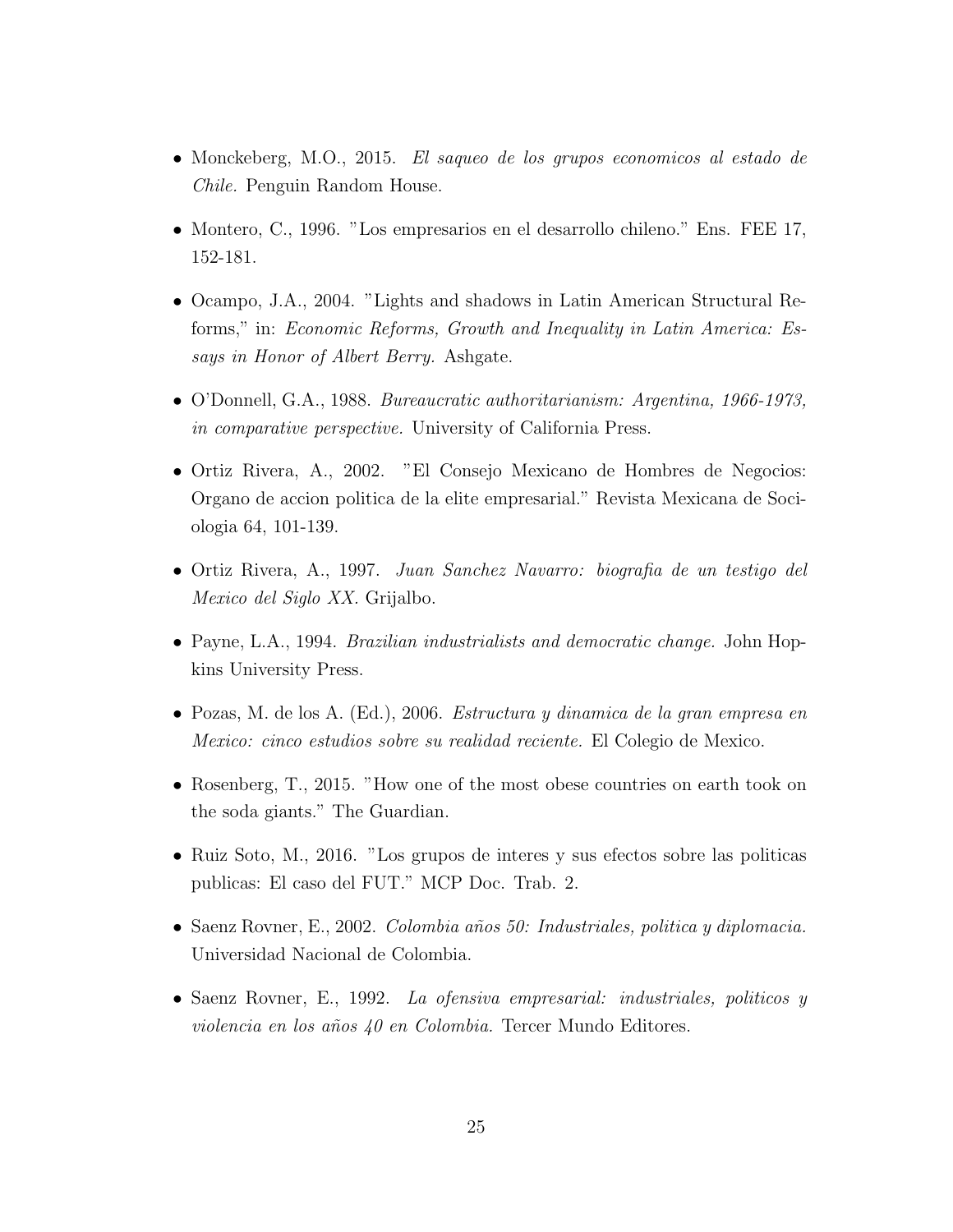- Scartascini, C., Stein, E.H., Tommasi (eds.), 2010. *How democracy works:* Political institutions, actors and arenas in Latin American policymaking. IDB Publications.
- Schmitter, P.C., 1974. "Still the Century of Corporatism?" Review of Politics 36, 85-131.
- Schmitter, P.C., Streeck, W., 1999. The organization of business interests: studying the associative action of business in advanced industrial societies. MPIFG.
- Schneider, B.R., 2013. Hierarchical Capitalism in Latin America: Business, Labor, and the Challenges of Equitable Development. Cambridge University Press.
- Schneider, B.R., 2010. "Business-Government Interaction in Policy Councils in Latin America: Cheap Talk, Expensive Exchanges, or Collaborative Learning?" IDB Working Papers Series
- Schneider, B.R., 2004. Business Politics and the State in Twentieth-Century Latin America. Cambridge University Press.
- Schneider, B.R., 2002. "Why is Mexican Business so Organized?" Latin American Research Review 37, 77-118.
- Shafer, R., 1973. *Mexican Business Organizations: History and Analysis.* Syracuse University Press.
- Shapiro, H. and Taylor, L., 1990. "The state and industrial strategy." World Development, 18(6), pp.861-878.
- Silva, E., 1998. The State and Capital in Chile: Business Elites, Technocrats, and Market Economics. Westview Press.
- Silva, E., 1993. *Capitalist Coalitions, the State, and Neoliberal Economic Re*structuring: Chile, 1973-88. World Politics 45, 526-559.
- Stein, E., Tomassi, M., 2008. Policymaking in Latin America: How Politics Shapes Policies. Inter-American Development Bank.